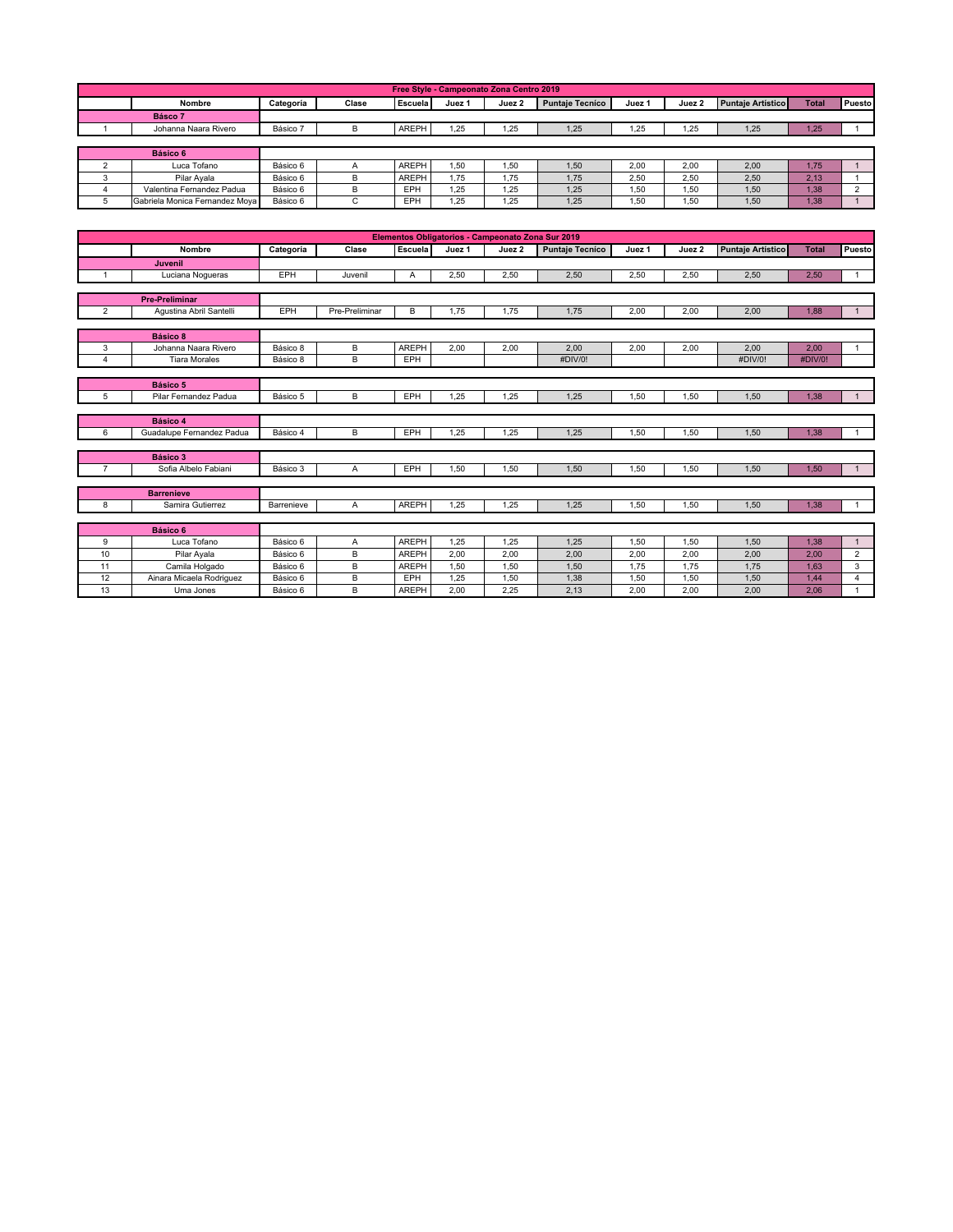# **INTERMEDIA DAMAS - CLASE A FREE SKATING**

| PI. | Name                                 | <b>Nation</b> | <b>Total Segment</b><br><b>Score</b> |
|-----|--------------------------------------|---------------|--------------------------------------|
|     | Irene Amira BUSTOS URIONABARRENECHEA | <b>ARG</b>    | 37.90                                |

Printed: 29/06/2019 11:50:50a.m.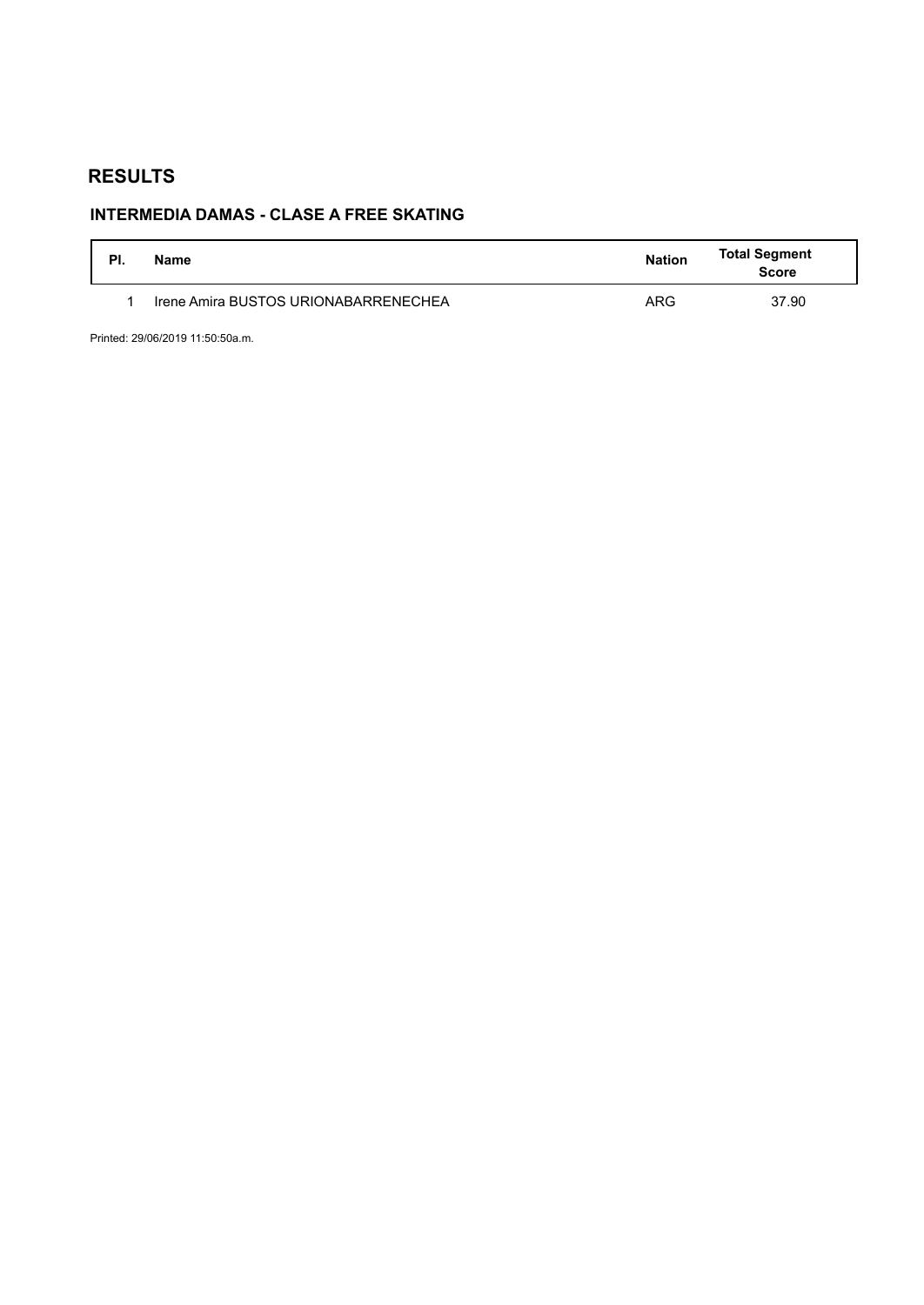### **INTERMEDIA DAMAS - CLASE A FREE SKATING JUDGES DETAILS PER SKATER**

| Rank           | Name                                             |                                  |            | <b>Nation</b>  |              | <b>Starting</b><br><b>Number</b> |                | <b>Total</b><br>Segment<br><b>Score</b> |    | <b>Total</b><br>Element<br><b>Score</b> |               |    | <b>Total</b><br>Program Component<br>Score (factored) | <b>Total</b><br><b>Deductions</b> |
|----------------|--------------------------------------------------|----------------------------------|------------|----------------|--------------|----------------------------------|----------------|-----------------------------------------|----|-----------------------------------------|---------------|----|-------------------------------------------------------|-----------------------------------|
|                | <b>Irene Amira BUSTOS URIONABARRENECHEA</b><br>1 |                                  |            | <b>ARG</b>     |              |                                  | $\mathbf 1$    | 37.90                                   |    | 12.26                                   |               |    | 27.64                                                 | 2.00                              |
| #              | Executed<br><b>Elements</b>                      | <b>Base</b><br>e Base<br>E Value | <b>GOE</b> | J <sub>1</sub> | J2           | J3                               | J <sub>4</sub> | J <sub>5</sub>                          | J6 | J7                                      | $\mathsf{J}8$ | J9 |                                                       | <b>Scores of</b><br>Panel         |
| 1              | SSp1                                             | 1.30                             | 0.20       | 2              | $\mathbf{1}$ |                                  |                |                                         |    |                                         |               |    |                                                       | 1.50                              |
| $\overline{2}$ | 1A                                               | 1.10                             | 0.17       | 2              | $\mathbf{1}$ |                                  |                |                                         |    |                                         |               |    |                                                       | 1.27                              |
| 3              | 2F<<                                             | 0.50                             | $-0.20$    | $-4$           | $-4$         |                                  |                |                                         |    |                                         |               |    |                                                       | 0.30                              |
| $\Delta$       | $2T+1T$                                          | 1.70                             | $-0.26$    | $-1$           | $-3$         |                                  |                |                                         |    |                                         |               |    |                                                       | 1.44                              |
| 5              | 2Lo                                              | 1.70                             | $-0.17$    | 0              | $-2$         |                                  |                |                                         |    |                                         |               |    |                                                       | 1.53                              |
| 6              | $2S+1T$                                          | 1.70                             | $-0.13$    | $-1$           | $-1$         |                                  |                |                                         |    |                                         |               |    |                                                       | 1.57                              |
| 7              | 1A+Eu+2F                                         | 2.90                             | 0.00       | 0              | 0            |                                  |                |                                         |    |                                         |               |    |                                                       | 2.90                              |
| 8              | StSq                                             | 0.00                             | 0.00       | $\sim$         | $\sim$       |                                  |                |                                         |    |                                         |               |    |                                                       | 0.00                              |
| 9              | FCCoSp2                                          | 2.50                             | $-0.75$    | $-1$           | $-5$         |                                  |                |                                         |    |                                         |               |    |                                                       | 1.75                              |
|                |                                                  | 13.40                            |            |                |              |                                  |                |                                         |    |                                         |               |    |                                                       | 12.26                             |
|                | <b>Program Components</b>                        |                                  | Factor     |                |              |                                  |                |                                         |    |                                         |               |    |                                                       |                                   |
|                | <b>Skating Skills</b>                            |                                  | 1.60       | 4,00           | 3,25         |                                  |                |                                         |    |                                         |               |    |                                                       | 3.63                              |
|                | Transitions                                      |                                  | 1.60       | 3,50           | 3,25         |                                  |                |                                         |    |                                         |               |    |                                                       | 3.38                              |
|                | Performance                                      |                                  | 1.60       | 3,75           | 3,00         |                                  |                |                                         |    |                                         |               |    |                                                       | 3.38                              |
|                | Composition                                      |                                  | 1.60       | 3,50           | 3,25         |                                  |                |                                         |    |                                         |               |    |                                                       | 3.38                              |
|                | Interpretation of the Music                      |                                  | 1.60       | 3,75           | 3,25         |                                  |                |                                         |    |                                         |               |    |                                                       | 3.50                              |
|                | Judges Total Program Component Score (factored)  |                                  |            |                |              |                                  |                |                                         |    |                                         |               |    |                                                       | 27.64                             |
|                | <b>Deductions</b>                                | Time violation:                  | $-1.00$    |                |              |                                  | Falls:         | $-1.00$                                 |    |                                         |               |    |                                                       | $-2.00$                           |

<< Downgraded jump

printed: 29/06/2019 10:28:02a.m.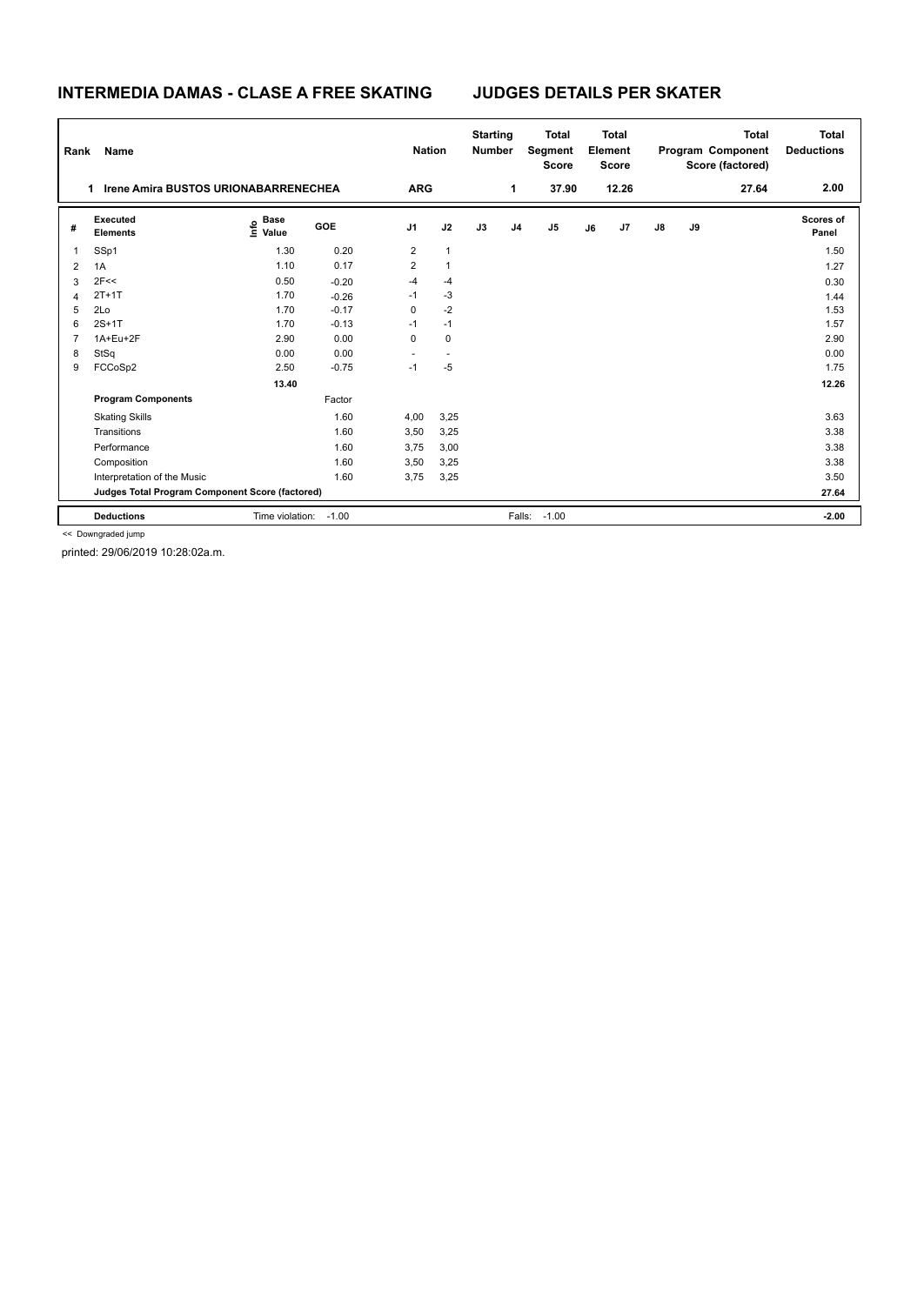# **INTERMEDIA DAMAS - CLASE B FREE SKATING**

| PI. | <b>Name</b>     | <b>Nation</b> | <b>Total Segment</b><br><b>Score</b> |
|-----|-----------------|---------------|--------------------------------------|
|     | lara Sofía RUIZ | <b>ARG</b>    | 36.48                                |

Printed: 29/06/2019 11:51:09a.m.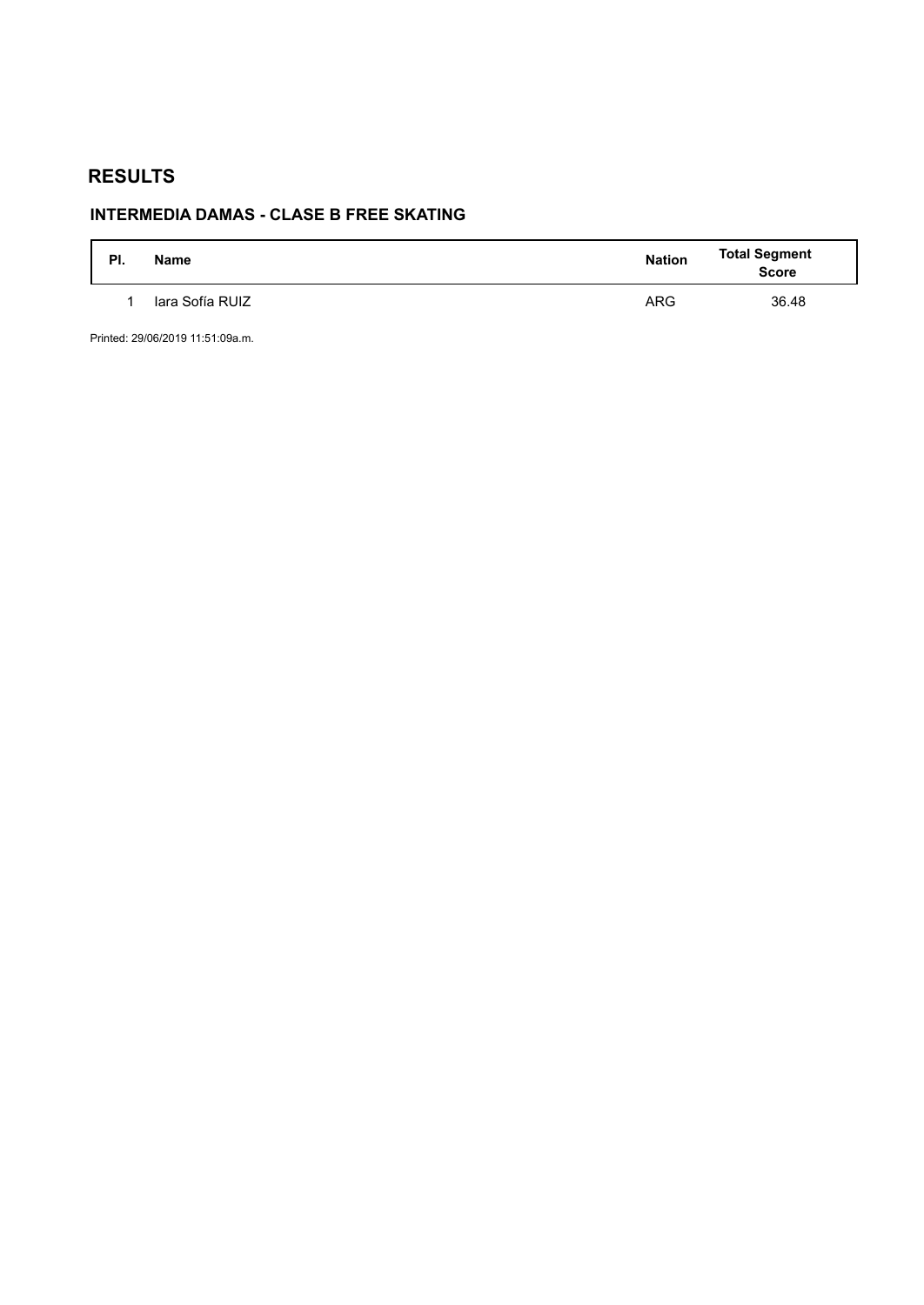### **INTERMEDIA DAMAS - CLASE B FREE SKATING JUDGES DETAILS PER SKATER**

| Rank           | Name                                            |                                  |                   | <b>Nation</b>  |                | <b>Starting</b><br><b>Number</b> |    | <b>Total</b><br>Segment<br><b>Score</b> | <b>Total</b><br>Element<br><b>Score</b> |       |               |    | Total<br>Program Component<br>Score (factored) | <b>Total</b><br><b>Deductions</b> |
|----------------|-------------------------------------------------|----------------------------------|-------------------|----------------|----------------|----------------------------------|----|-----------------------------------------|-----------------------------------------|-------|---------------|----|------------------------------------------------|-----------------------------------|
|                | lara Sofía RUIZ<br>$\mathbf 1$                  |                                  |                   | <b>ARG</b>     |                |                                  | 1  | 36.48                                   |                                         | 10.24 |               |    | 27.24                                          | 1.00                              |
| #              | Executed<br><b>Elements</b>                     | <b>Base</b><br>e Base<br>E Value | GOE               | J <sub>1</sub> | J2             | J3                               | J4 | J5                                      | J6                                      | J7    | $\mathsf{J}8$ | J9 |                                                | <b>Scores of</b><br>Panel         |
|                | 1A                                              | 1.10                             | 0.00              | 0              | $\mathbf 0$    |                                  |    |                                         |                                         |       |               |    |                                                | 1.10                              |
| 2              | SSp3                                            | 2.10                             | 0.32              | $\mathbf{1}$   | $\overline{2}$ |                                  |    |                                         |                                         |       |               |    |                                                | 2.42                              |
| 3              | 2S<                                             | 0.98                             | $-0.20$           | $-1$           | $-3$           |                                  |    |                                         |                                         |       |               |    |                                                | 0.78                              |
| 4              | StSqB                                           | 1.50                             | 0.00              | 0              | $\mathbf 0$    |                                  |    |                                         |                                         |       |               |    |                                                | 1.50                              |
| 5              | 2S                                              | 1.30                             | $-0.65$           | -5             | $-5$           |                                  |    |                                         |                                         |       |               |    |                                                | 0.65                              |
| 6              | 2Lo<+1T                                         | 1.68                             | $-0.39$           | $-2$           | $-4$           |                                  |    |                                         |                                         |       |               |    |                                                | 1.29                              |
| $\overline{7}$ | CCoSp2                                          | 2.50                             | 0.00              | 1              | $-1$           |                                  |    |                                         |                                         |       |               |    |                                                | 2.50                              |
|                |                                                 | 11.16                            |                   |                |                |                                  |    |                                         |                                         |       |               |    |                                                | 10.24                             |
|                | <b>Program Components</b>                       |                                  | Factor            |                |                |                                  |    |                                         |                                         |       |               |    |                                                |                                   |
|                | <b>Skating Skills</b>                           |                                  | 1.60              | 3,25           | 3,50           |                                  |    |                                         |                                         |       |               |    |                                                | 3.38                              |
|                | Transitions                                     |                                  | 1.60              | 3,00           | 3,75           |                                  |    |                                         |                                         |       |               |    |                                                | 3.38                              |
|                | Performance                                     |                                  | 1.60              | 3,00           | 3,75           |                                  |    |                                         |                                         |       |               |    |                                                | 3.38                              |
|                | Composition                                     |                                  | 1.60              | 3,00           | 3,75           |                                  |    |                                         |                                         |       |               |    |                                                | 3.38                              |
|                | Interpretation of the Music                     |                                  | 1.60              | 3,00           | 4,00           |                                  |    |                                         |                                         |       |               |    |                                                | 3.50                              |
|                | Judges Total Program Component Score (factored) |                                  |                   |                |                |                                  |    |                                         |                                         |       |               |    |                                                | 27.24                             |
|                | <b>Deductions</b>                               |                                  | $-1.00$<br>Falls: |                |                |                                  |    |                                         |                                         |       |               |    |                                                | $-1.00$                           |

< Under-rotated jump

printed: 29/06/2019 11:36:58a.m.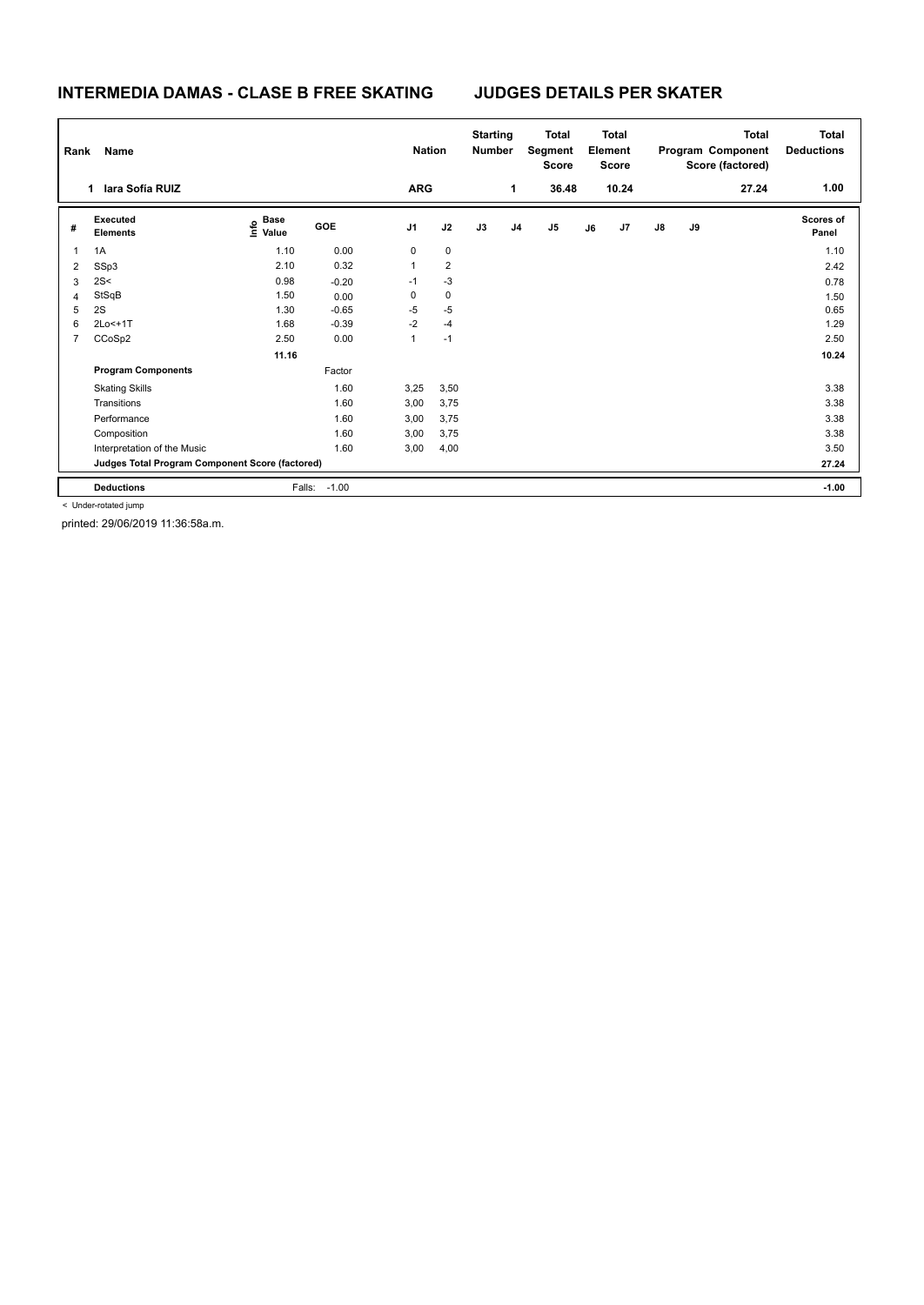## **JUNIOR DAMAS FREE SKATING**

| PI. | Name                                    | <b>Nation</b> | <b>Total Segment</b><br><b>Score</b> |
|-----|-----------------------------------------|---------------|--------------------------------------|
|     | Virginia Eliza BUSTOS URIONABARRENECHEA | ARG           | 53.81                                |
|     | Micaela Belén ROMERO BOGADO             | ARG           | 45.26                                |

Printed: 29/06/2019 11:51:31a.m.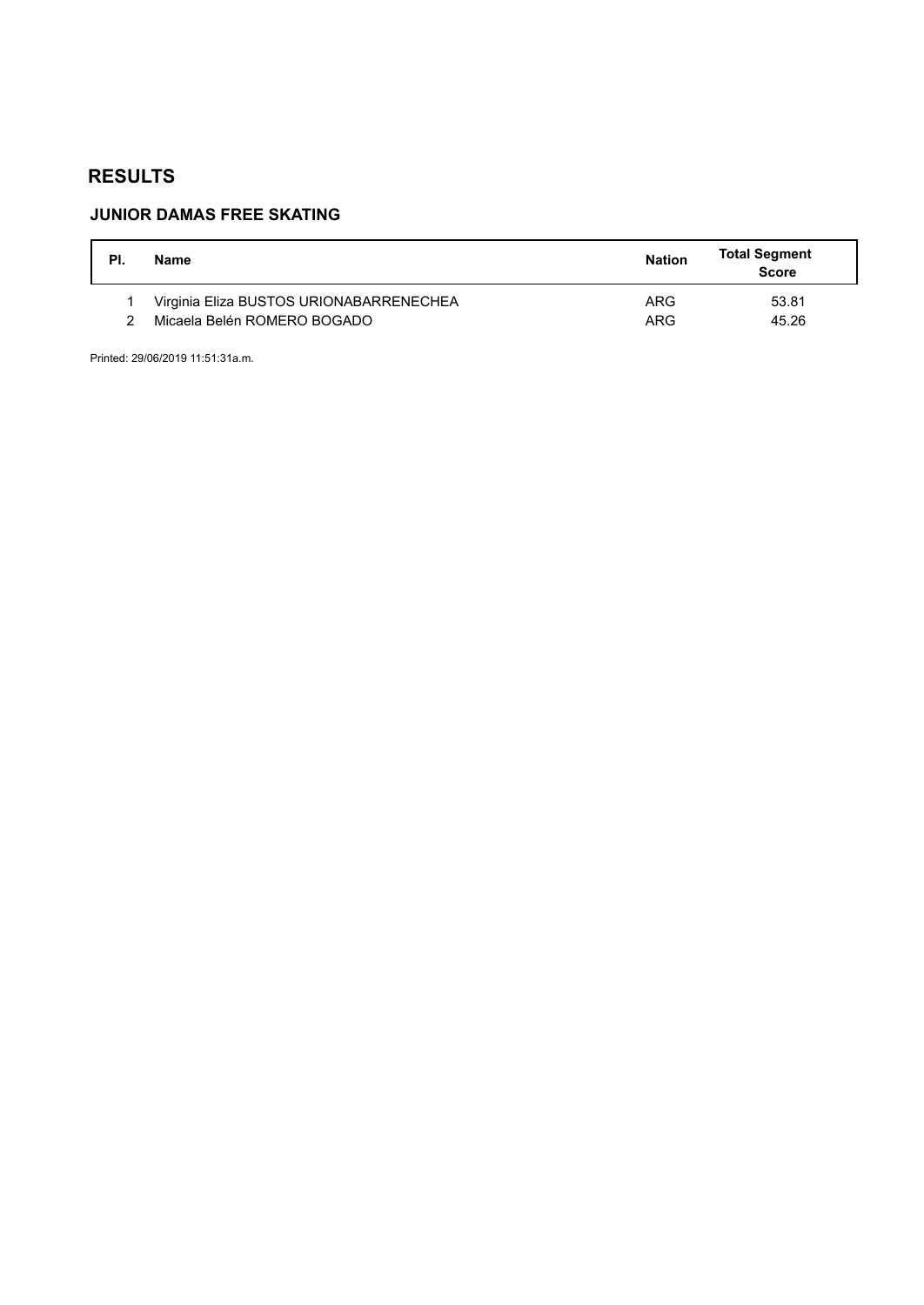### **JUNIOR DAMAS FREE SKATING JUDGES DETAILS PER SKATER**

| Rank           | Name                                            |                            |         | <b>Nation</b>           |                          | <b>Starting</b><br><b>Number</b> |                | <b>Total</b><br>Segment<br><b>Score</b> |    | <b>Total</b><br>Element<br><b>Score</b> |               |    | <b>Total</b><br>Program Component<br>Score (factored) | <b>Total</b><br><b>Deductions</b> |
|----------------|-------------------------------------------------|----------------------------|---------|-------------------------|--------------------------|----------------------------------|----------------|-----------------------------------------|----|-----------------------------------------|---------------|----|-------------------------------------------------------|-----------------------------------|
|                | Virginia Eliza BUSTOS URIONABARRENECHEA<br>1    |                            |         | <b>ARG</b>              |                          |                                  | $\mathbf 2$    | 53.81                                   |    | 15.01                                   |               |    | 40.80                                                 | 2.00                              |
| #              | Executed<br><b>Elements</b>                     | <b>Base</b><br>١m<br>Value | GOE     | J <sub>1</sub>          | J2                       | J3                               | J <sub>4</sub> | J <sub>5</sub>                          | J6 | J7                                      | $\mathsf{J}8$ | J9 |                                                       | Scores of<br>Panel                |
| $\overline{1}$ | 2F<                                             | 1.35                       | $-0.54$ | $-4$                    | $\sim$                   |                                  |                |                                         |    |                                         |               |    |                                                       | 0.81                              |
| $\overline{2}$ | 2S                                              | 1.30                       | $-0.65$ | $-5$                    | $\overline{\phantom{a}}$ |                                  |                |                                         |    |                                         |               |    |                                                       | 0.65                              |
| 3              | 2T <                                            | 0.98                       | $-0.29$ | $-3$                    | $\overline{a}$           |                                  |                |                                         |    |                                         |               |    |                                                       | 0.69                              |
| 4              | 1A                                              | 1.10                       | $-0.11$ | $-1$                    | $\sim$                   |                                  |                |                                         |    |                                         |               |    |                                                       | 0.99                              |
| 5              | FCCoSp2                                         | 2.50                       | 0.50    | $\overline{2}$          | $\overline{a}$           |                                  |                |                                         |    |                                         |               |    |                                                       | 3.00                              |
| 6              | <b>Lz</b>                                       | 0.00                       | 0.00    | $\sim$                  |                          |                                  |                |                                         |    |                                         |               |    |                                                       | 0.00                              |
| $\overline{7}$ | 2Lo<                                            | 1.28                       | $-0.13$ | $-1$                    | $\overline{a}$           |                                  |                |                                         |    |                                         |               |    |                                                       | 1.15                              |
| 8              | CCoSp2                                          | 2.50                       | 0.00    | 0                       | $\overline{a}$           |                                  |                |                                         |    |                                         |               |    |                                                       | 2.50                              |
| 9              | 2S                                              | 1.30                       | 0.39    | 3                       | $\overline{a}$           |                                  |                |                                         |    |                                         |               |    |                                                       | 1.69                              |
| 10             | 2T                                              | 1.30                       | $-0.65$ | $-5$                    |                          |                                  |                |                                         |    |                                         |               |    |                                                       | 0.65                              |
| 11             | LSp3                                            | 2.40                       | 0.48    | $\overline{\mathbf{c}}$ |                          |                                  |                |                                         |    |                                         |               |    |                                                       | 2.88                              |
|                |                                                 | 16.01                      |         |                         |                          |                                  |                |                                         |    |                                         |               |    |                                                       | 15.01                             |
|                | <b>Program Components</b>                       |                            | Factor  |                         |                          |                                  |                |                                         |    |                                         |               |    |                                                       |                                   |
|                | <b>Skating Skills</b>                           |                            | 1.60    | 5,00                    | ٠                        |                                  |                |                                         |    |                                         |               |    |                                                       | 5.00                              |
|                | Transitions                                     |                            | 1.60    | 5,00                    | $\overline{a}$           |                                  |                |                                         |    |                                         |               |    |                                                       | 5.00                              |
|                | Performance                                     |                            | 1.60    | 5,00                    | $\sim$                   |                                  |                |                                         |    |                                         |               |    |                                                       | 5.00                              |
|                | Composition                                     |                            | 1.60    | 5,50                    | $\overline{a}$           |                                  |                |                                         |    |                                         |               |    |                                                       | 5.50                              |
|                | Interpretation of the Music                     |                            | 1.60    | 5,00                    | ÷                        |                                  |                |                                         |    |                                         |               |    |                                                       | 5.00                              |
|                | Judges Total Program Component Score (factored) |                            |         |                         |                          |                                  |                |                                         |    |                                         |               |    |                                                       | 40.80                             |
|                | <b>Deductions</b>                               | Falls:                     | $-2.00$ |                         |                          |                                  |                |                                         |    |                                         |               |    |                                                       | $-2.00$                           |

< Under-rotated jump

| Rank           | Name                                            |                                  |              | <b>Nation</b>  |                      | <b>Starting</b><br><b>Number</b> |                | <b>Total</b><br>Segment<br><b>Score</b> |    | <b>Total</b><br>Element<br><b>Score</b> |               |    | <b>Total</b><br>Program Component<br>Score (factored) | <b>Total</b><br><b>Deductions</b> |
|----------------|-------------------------------------------------|----------------------------------|--------------|----------------|----------------------|----------------------------------|----------------|-----------------------------------------|----|-----------------------------------------|---------------|----|-------------------------------------------------------|-----------------------------------|
|                | Micaela Belén ROMERO BOGADO<br>$\mathbf{2}$     |                                  |              | <b>ARG</b>     |                      |                                  | 1              | 45.26                                   |    | 13.46                                   |               |    | 32.80                                                 | 1.00                              |
| #              | Executed<br><b>Elements</b>                     | <b>Base</b><br>e Base<br>⊆ Value | GOE          | J <sub>1</sub> | J2                   | J3                               | J <sub>4</sub> | J <sub>5</sub>                          | J6 | J7                                      | $\mathsf{J}8$ | J9 |                                                       | Scores of<br>Panel                |
| $\mathbf{1}$   | SSp3                                            | 2.10                             | 0.42         | 2              | ÷,                   |                                  |                |                                         |    |                                         |               |    |                                                       | 2.52                              |
| 2              | 1A<                                             | 0.83                             | 0.00         | 0              | ÷                    |                                  |                |                                         |    |                                         |               |    |                                                       | 0.83                              |
| 3              | StSq1                                           | 1.80                             | 0.18         | 1              | $\ddot{\phantom{1}}$ |                                  |                |                                         |    |                                         |               |    |                                                       | 1.98                              |
| 4              | 2T <                                            | 0.98                             | $-0.20$      | -2             | $\ddot{\phantom{1}}$ |                                  |                |                                         |    |                                         |               |    |                                                       | 0.78                              |
| 5              | 2F<                                             | 1.35                             | $-0.27$      | $-2$           | $\overline{a}$       |                                  |                |                                         |    |                                         |               |    |                                                       | 1.08                              |
| 6              | 1A+Eu+****                                      | 1.10                             | $-0.22$      | $-2$           | ä,                   |                                  |                |                                         |    |                                         |               |    |                                                       | 0.88                              |
| $\overline{7}$ | FCCoSpB                                         | 1.70                             | $-0.17$      | $-1$           | $\overline{a}$       |                                  |                |                                         |    |                                         |               |    |                                                       | 1.53                              |
| 8              | 2S                                              | 1.30                             | $-0.65$      | $-5$           | ÷                    |                                  |                |                                         |    |                                         |               |    |                                                       | 0.65                              |
| 9              | 2S+2Lo<                                         | 2.58                             | $-0.39$      | $-3$           | $\sim$               |                                  |                |                                         |    |                                         |               |    |                                                       | 2.19                              |
| 10             | 2Lo<                                            | 1.28                             | $-0.26$      | $-2$           | ÷,                   |                                  |                |                                         |    |                                         |               |    |                                                       | 1.02                              |
| 11             | $CCoSp*$                                        | 0.00                             | 0.00         |                |                      |                                  |                |                                         |    |                                         |               |    |                                                       | 0.00                              |
|                |                                                 | 15.02                            |              |                |                      |                                  |                |                                         |    |                                         |               |    |                                                       | 13.46                             |
|                | <b>Program Components</b>                       |                                  | Factor       |                |                      |                                  |                |                                         |    |                                         |               |    |                                                       |                                   |
|                | <b>Skating Skills</b>                           |                                  | 1.60         | 4,00           |                      |                                  |                |                                         |    |                                         |               |    |                                                       | 4.00                              |
|                | Transitions                                     |                                  | 1.60         | 3,50           | $\overline{a}$       |                                  |                |                                         |    |                                         |               |    |                                                       | 3.50                              |
|                | Performance                                     |                                  | 1.60         | 4,00           | $\overline{a}$       |                                  |                |                                         |    |                                         |               |    |                                                       | 4.00                              |
|                | Composition                                     |                                  | 1.60         | 4,50           | $\overline{a}$       |                                  |                |                                         |    |                                         |               |    |                                                       | 4.50                              |
|                | Interpretation of the Music                     |                                  | 1.60         | 4,50           | $\overline{a}$       |                                  |                |                                         |    |                                         |               |    |                                                       | 4.50                              |
|                | Judges Total Program Component Score (factored) |                                  |              |                |                      |                                  |                |                                         |    |                                         |               |    |                                                       | 32.80                             |
|                | <b>Deductions</b>                               |                                  | Falls: -1.00 |                |                      |                                  |                |                                         |    |                                         |               |    |                                                       | $-1.00$                           |
|                | < Under-rotated jump * Invalid element          |                                  |              |                |                      |                                  |                |                                         |    |                                         |               |    |                                                       |                                   |

printed: 29/06/2019 10:23:16a.m.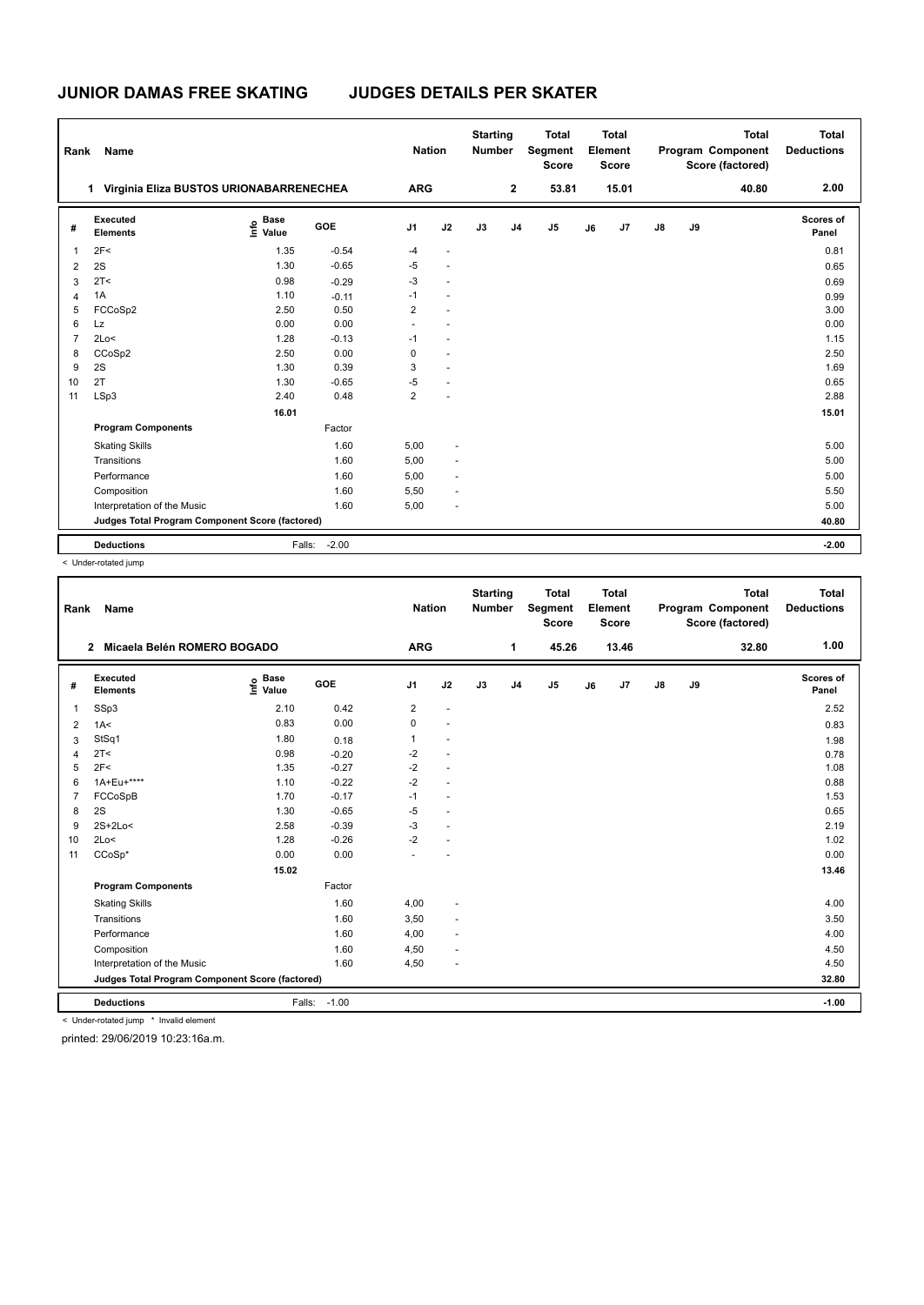# **JUVENIL DAMAS - CLASE A FREE SKATING**

| PI. | <b>Name</b>      | <b>Nation</b> | <b>Total Segment</b><br><b>Score</b> |
|-----|------------------|---------------|--------------------------------------|
|     | Luciana NOGUERAS | <b>ARG</b>    | 38.22                                |

Printed: 29/06/2019 11:50:32a.m.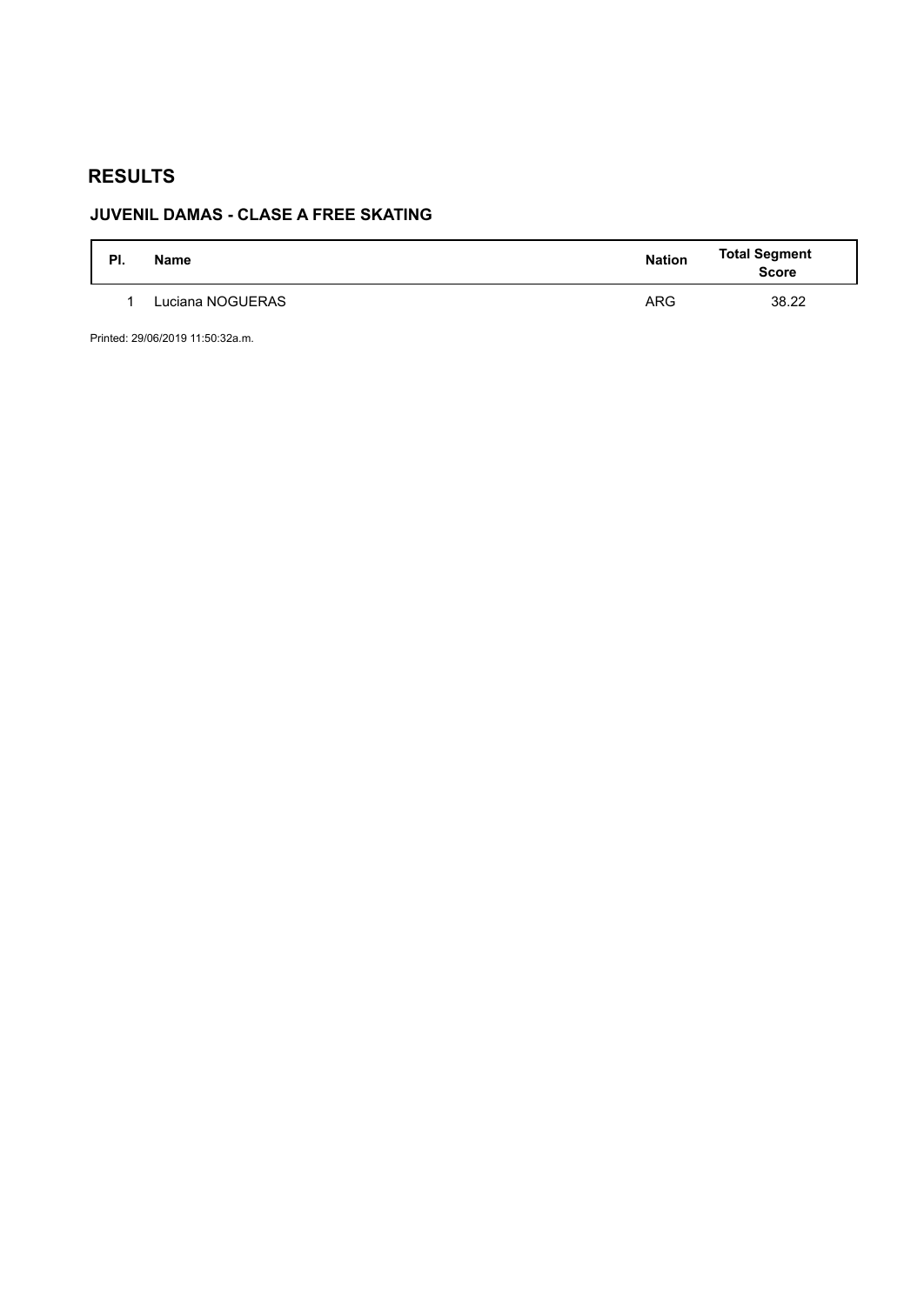## **JUVENIL DAMAS - CLASE A FREE SKATING JUDGES DETAILS PER SKATER**

| Rank | Name                                            |                                  |         | <b>Nation</b>           |                | <b>Starting</b><br><b>Number</b> |                | <b>Total</b><br>Segment<br><b>Score</b> |    | <b>Total</b><br>Element<br><b>Score</b> |               |    | <b>Total</b><br>Program Component<br>Score (factored) | <b>Total</b><br><b>Deductions</b> |
|------|-------------------------------------------------|----------------------------------|---------|-------------------------|----------------|----------------------------------|----------------|-----------------------------------------|----|-----------------------------------------|---------------|----|-------------------------------------------------------|-----------------------------------|
|      | <b>Luciana NOGUERAS</b><br>1                    |                                  |         | <b>ARG</b>              |                |                                  | 1              | 38.22                                   |    | 13.98                                   |               |    | 25.24                                                 | 1.00                              |
| #    | Executed<br><b>Elements</b>                     | <b>Base</b><br>e Base<br>E Value | GOE     | J <sub>1</sub>          | J2             | J3                               | J <sub>4</sub> | J <sub>5</sub>                          | J6 | J7                                      | $\mathsf{J}8$ | J9 |                                                       | Scores of<br>Panel                |
| 1    | 1A                                              | 1.10                             | 0.28    | 3                       | $\overline{2}$ |                                  |                |                                         |    |                                         |               |    |                                                       | 1.38                              |
| 2    | SSp2                                            | 1.60                             | 0.40    | $\overline{\mathbf{c}}$ | 3              |                                  |                |                                         |    |                                         |               |    |                                                       | 2.00                              |
| 3    | $2Lo+2T<$                                       | 2.68                             | $-0.17$ | $-2$                    | 0              |                                  |                |                                         |    |                                         |               |    |                                                       | 2.51                              |
| 4    | 2Lze                                            | 1.58                             | $-0.08$ | 0                       | $-1$           |                                  |                |                                         |    |                                         |               |    |                                                       | 1.50                              |
| 5    | $2S+2T$                                         | 2.60                             | $-0.65$ | $-5$                    | $-5$           |                                  |                |                                         |    |                                         |               |    |                                                       | 1.95                              |
| 6    | CCoSpB                                          | 1.70                             | $-0.43$ | $-2$                    | $-3$           |                                  |                |                                         |    |                                         |               |    |                                                       | 1.27                              |
| 7    | StSqB                                           | 1.50                             | 0.00    | 0                       | 0              |                                  |                |                                         |    |                                         |               |    |                                                       | 1.50                              |
| 8    | 2Lo                                             | 1.70                             | 0.17    | 0                       | $\overline{2}$ |                                  |                |                                         |    |                                         |               |    |                                                       | 1.87                              |
|      |                                                 | 14.46                            |         |                         |                |                                  |                |                                         |    |                                         |               |    |                                                       | 13.98                             |
|      | <b>Program Components</b>                       |                                  | Factor  |                         |                |                                  |                |                                         |    |                                         |               |    |                                                       |                                   |
|      | <b>Skating Skills</b>                           |                                  | 1.60    | 2,50                    | 3,75           |                                  |                |                                         |    |                                         |               |    |                                                       | 3.13                              |
|      | Transitions                                     |                                  | 1.60    | 2,50                    | 3,75           |                                  |                |                                         |    |                                         |               |    |                                                       | 3.13                              |
|      | Performance                                     |                                  | 1.60    | 2,75                    | 3,50           |                                  |                |                                         |    |                                         |               |    |                                                       | 3.13                              |
|      | Composition                                     |                                  | 1.60    | 2,50                    | 3,75           |                                  |                |                                         |    |                                         |               |    |                                                       | 3.13                              |
|      | Interpretation of the Music                     |                                  | 1.60    | 2,75                    | 3,75           |                                  |                |                                         |    |                                         |               |    |                                                       | 3.25                              |
|      | Judges Total Program Component Score (factored) |                                  |         |                         |                |                                  |                |                                         |    |                                         |               |    |                                                       | 25.24                             |
|      | <b>Deductions</b>                               | Falls:                           | $-1.00$ |                         |                |                                  |                |                                         |    |                                         |               |    |                                                       | $-1.00$                           |

< Under-rotated jump

printed: 29/06/2019 10:35:49a.m.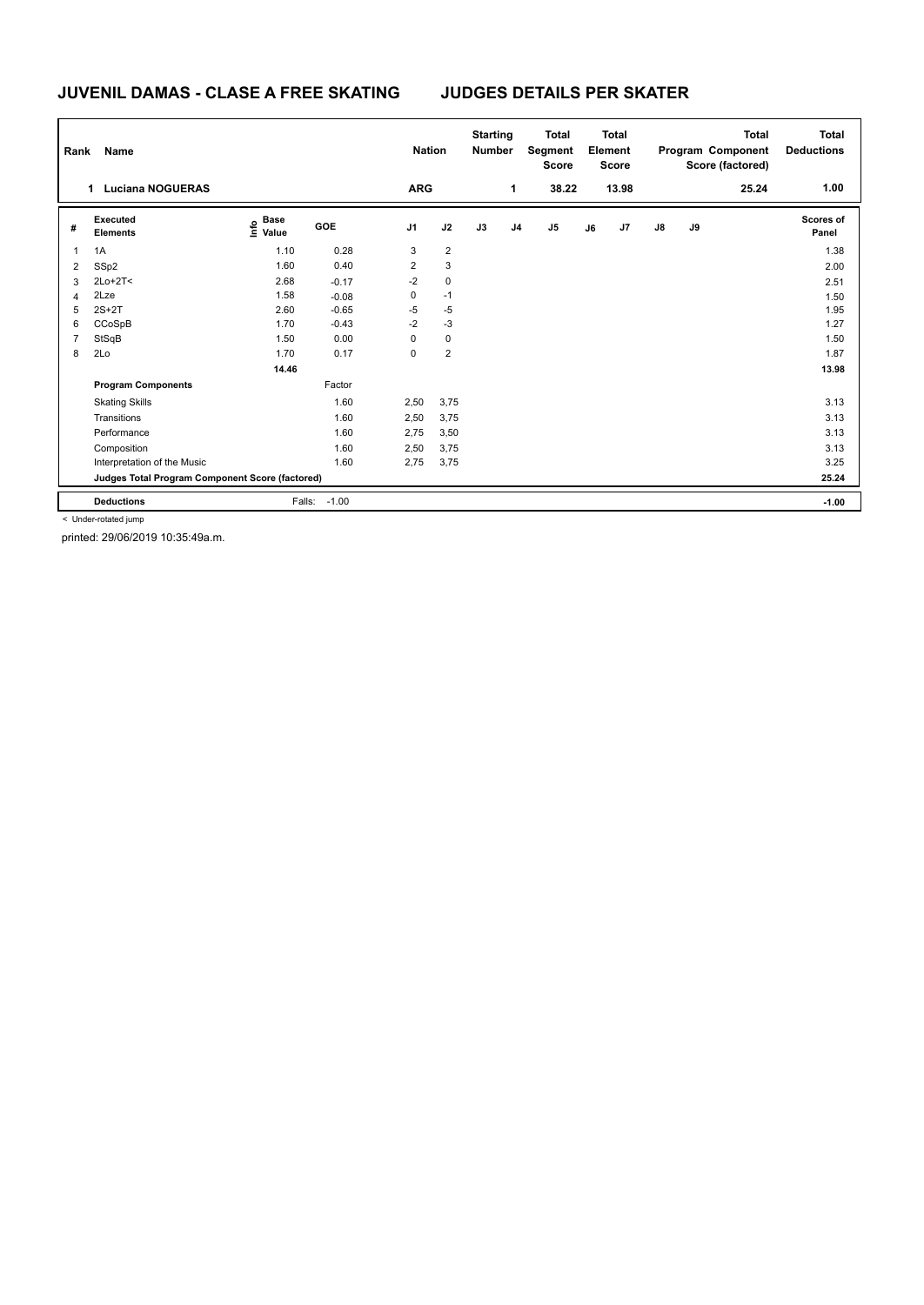# **NO TEST - CLASE A FREE SKATING**

| PI. | <b>Name</b> | <b>Nation</b> | <b>Total Segment</b><br><b>Score</b> |
|-----|-------------|---------------|--------------------------------------|
|     | Paula WON   | <b>ARG</b>    | 24.30                                |
| 2   | Lola OCAMPO | <b>ARG</b>    | 22.21                                |
|     |             |               |                                      |

Printed: 29/06/2019 11:52:09a.m.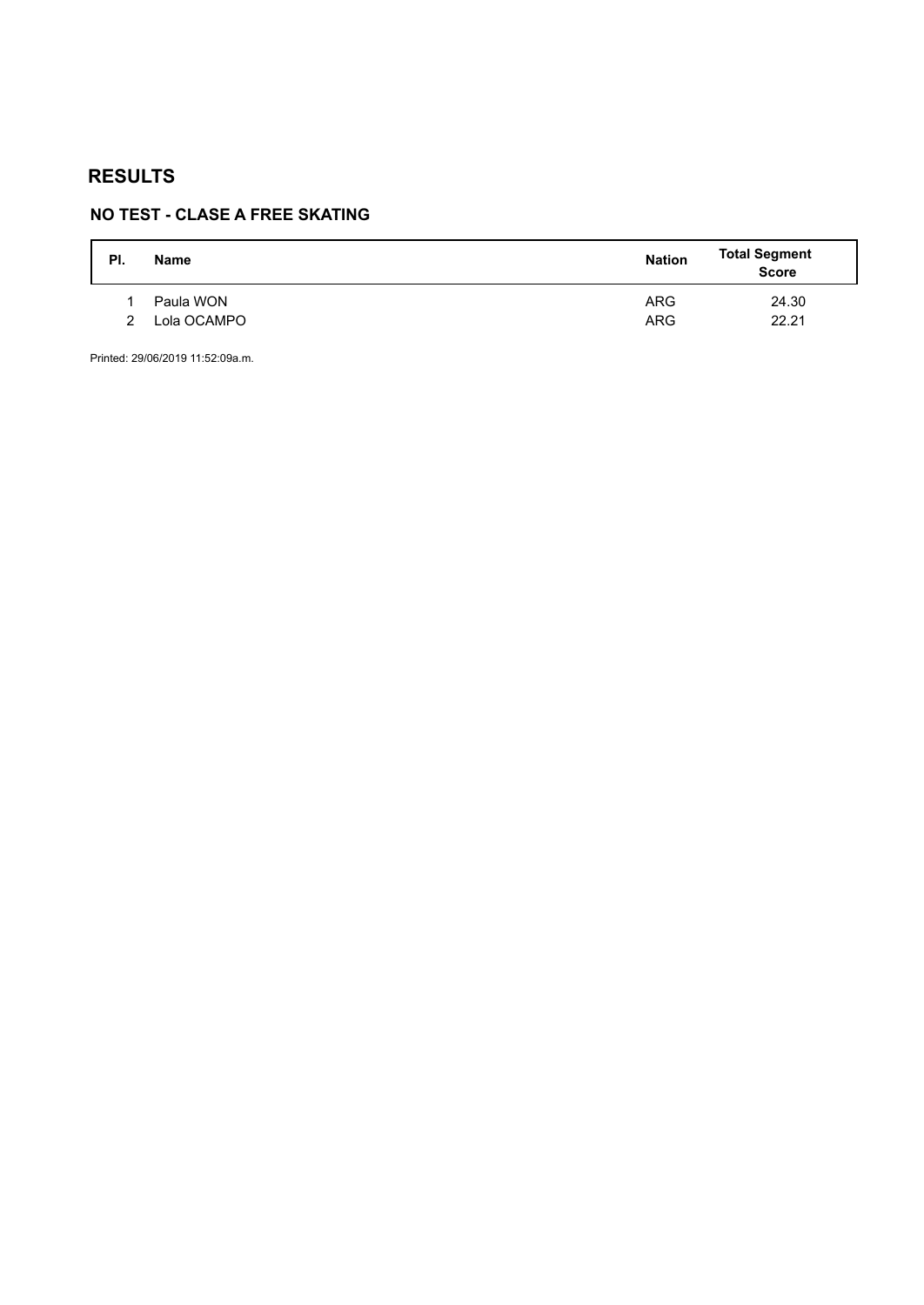| Rank           | Name                                            |                    |         | <b>Nation</b>  |              | <b>Starting</b><br><b>Number</b> |                | <b>Total</b><br><b>Segment</b><br><b>Score</b> |    | <b>Total</b><br>Element<br><b>Score</b> |    |    | <b>Total</b><br>Program Component<br>Score (factored)        | <b>Total</b><br><b>Deductions</b> |
|----------------|-------------------------------------------------|--------------------|---------|----------------|--------------|----------------------------------|----------------|------------------------------------------------|----|-----------------------------------------|----|----|--------------------------------------------------------------|-----------------------------------|
|                | Paula WON<br>1                                  |                    |         | <b>ARG</b>     |              |                                  | $\mathbf 2$    | 24.30                                          |    | 8.28                                    |    |    | 16.02                                                        | 0.00                              |
| #              | Executed<br><b>Elements</b>                     | e Base<br>E Value  | GOE     | J <sub>1</sub> | J2           | J3                               | J <sub>4</sub> | J <sub>5</sub>                                 | J6 | J <sub>7</sub>                          | J8 | J9 |                                                              | <b>Scores of</b><br>Panel         |
| 1              | $1Lo+1T$                                        | 0.90               | 0.03    | 1              | 0            |                                  |                |                                                |    |                                         |    |    |                                                              | 0.93                              |
| $\overline{2}$ | 1F+1Lo+SEQ                                      | 0.80               | 0.00    | 0              | 0            |                                  |                |                                                |    |                                         |    |    |                                                              | 0.80                              |
| 3              | CCoSpB                                          | 1.70               | 0.00    | 0              | 0            |                                  |                |                                                |    |                                         |    |    |                                                              | 1.70                              |
| $\overline{4}$ | 1Lz                                             | 0.60               | $-0.09$ | $-1$           | $-2$         |                                  |                |                                                |    |                                         |    |    |                                                              | 0.51                              |
| 5              | 1T                                              | 0.40               | 0.00    | 0              | 0            |                                  |                |                                                |    |                                         |    |    |                                                              | 0.40                              |
| 6              | StSq1                                           | 1.80               | 0.00    | 0              | 0            |                                  |                |                                                |    |                                         |    |    |                                                              | 1.80                              |
| $\overline{7}$ | 1S                                              | 0.40               | 0.04    | 1              | $\mathbf{1}$ |                                  |                |                                                |    |                                         |    |    |                                                              | 0.44                              |
| 8              | CCoSpB                                          | 1.70               | 0.00    | 0              | $\mathbf 0$  |                                  |                |                                                |    |                                         |    |    |                                                              | 1.70                              |
|                |                                                 | 8.30               |         |                |              |                                  |                |                                                |    |                                         |    |    |                                                              | 8.28                              |
|                | <b>Program Components</b>                       |                    | Factor  |                |              |                                  |                |                                                |    |                                         |    |    |                                                              |                                   |
|                | <b>Skating Skills</b>                           |                    | 1.60    | 2,25           | 2,00         |                                  |                |                                                |    |                                         |    |    |                                                              | 2.13                              |
|                | Transitions                                     |                    | 1.60    | 2,25           | 1,75         |                                  |                |                                                |    |                                         |    |    |                                                              | 2.00                              |
|                | Performance                                     |                    | 1.60    | 2,00           | 1,75         |                                  |                |                                                |    |                                         |    |    |                                                              | 1.88                              |
|                | Composition                                     |                    | 1.60    | 2,00           | 2,00         |                                  |                |                                                |    |                                         |    |    |                                                              | 2.00                              |
|                | Interpretation of the Music                     |                    | 1.60    | 2,00           | 2,00         |                                  |                |                                                |    |                                         |    |    |                                                              | 2.00                              |
|                | Judges Total Program Component Score (factored) |                    |         |                |              |                                  |                |                                                |    |                                         |    |    |                                                              | 16.02                             |
|                |                                                 |                    |         |                |              |                                  |                |                                                |    |                                         |    |    |                                                              |                                   |
|                | <b>Deductions</b>                               |                    |         |                |              |                                  |                |                                                |    |                                         |    |    |                                                              | 0.00                              |
|                |                                                 |                    |         |                |              |                                  |                |                                                |    |                                         |    |    |                                                              |                                   |
| Rank           | Name                                            |                    |         | <b>Nation</b>  |              | <b>Starting</b><br><b>Number</b> |                | <b>Total</b><br>Segment<br><b>Score</b>        |    | <b>Total</b><br>Element<br><b>Score</b> |    |    | <b>Total</b><br><b>Program Component</b><br>Score (factored) | <b>Total</b><br><b>Deductions</b> |
|                | 2 Lola OCAMPO                                   |                    |         | <b>ARG</b>     |              |                                  | 1              | 22.21                                          |    | 6.78                                    |    |    | 15.43                                                        | 0.00                              |
| #              | <b>Executed</b><br><b>Elements</b>              | $\frac{e}{E}$ Base | GOE     | J <sub>1</sub> | J2           | J3                               | J4             | J <sub>5</sub>                                 | J6 | J7                                      | J8 | J9 |                                                              | <b>Scores of</b><br>Panel         |
| 1              | 1S                                              | 0.40               | 0.00    | 0              | 0            |                                  |                |                                                |    |                                         |    |    |                                                              | 0.40                              |

 StSq1 1.80 0.00 0 0 1.80 SSpB 1.21 1.10 0.11 1 1 4 1F+1T 0.90 0.90 0.03 0 -1 0.87 1S+COMBO 0.40 -0.06 -1 -2 0.34 1Lo 0.50 0.00 0 0 0.50 7 1F 0.53 0.50 0.03 1 0 0.53 0.53 0.53 0.53 CoSpBV 1.13 0.00 0 0 1.13

Transitions 1.60 2,00 1,75 1.88 Performance 1.60 2,00 2,00 2.00 Composition 1.60 2,00 1,75 1.88 Interpretation of the Music 1.60 2,00 2,00 2.00

**Deductions 0.00 Judges Total Program Component Score (factored) 15.43**

 **6.73 6.78**

1.60 1.88

printed: 29/06/2019 11:26:30a.m.

**Program Components** 

Skating Skills 2,000 1,60

Factor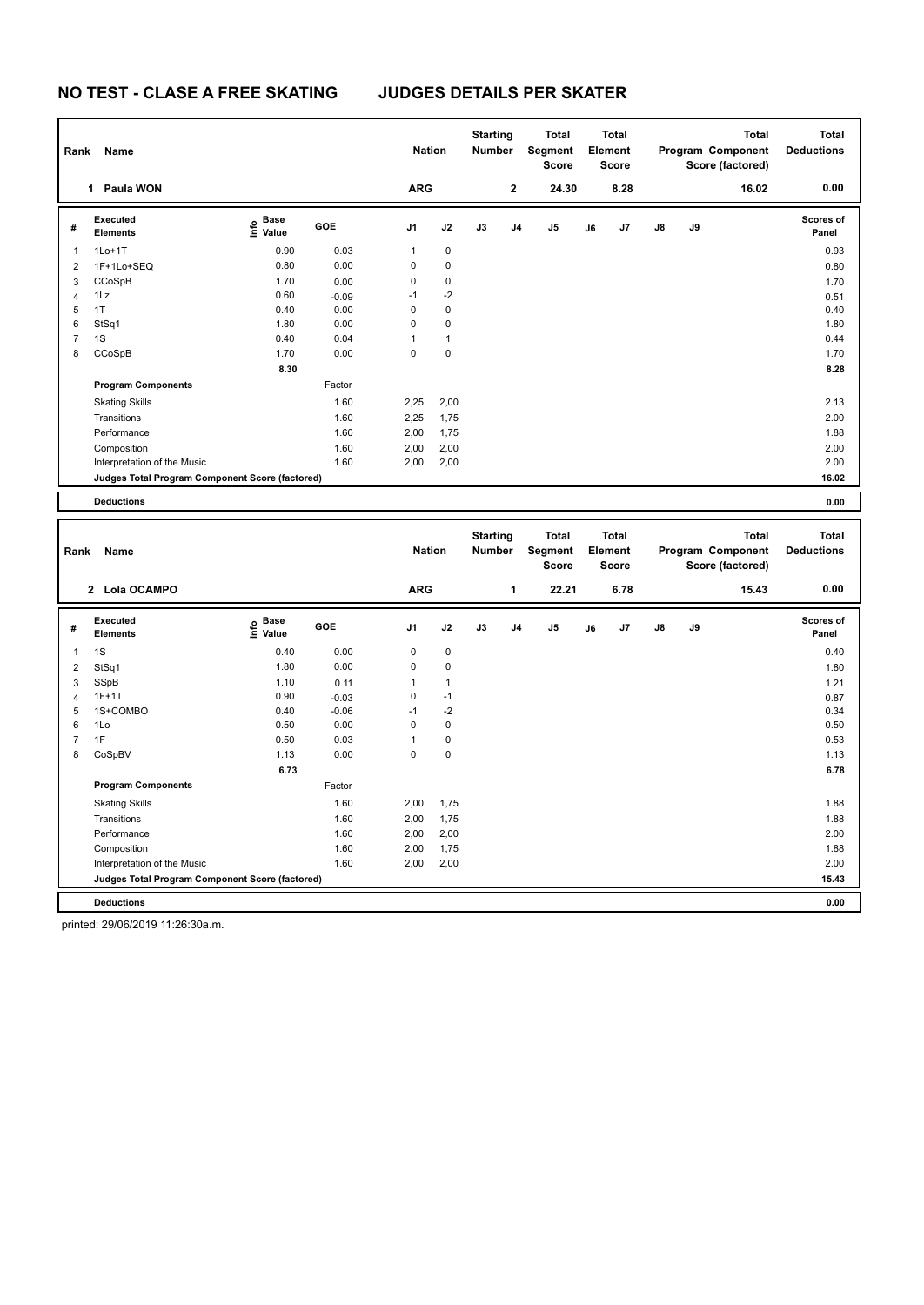# **NO TEST - CLASE B FREE SKATING**

| PI. | <b>Name</b>          | <b>Nation</b> | <b>Total Segment</b><br><b>Score</b> |
|-----|----------------------|---------------|--------------------------------------|
|     | Sofía WON            | <b>ARG</b>    | 23.19                                |
| 2   | Agustina ARBILLAGA   | <b>ARG</b>    | 19.72                                |
| 3   | Irina DUCHOVNY       | <b>ARG</b>    | 19.72                                |
| 4   | <b>Tiara MORALES</b> | <b>ARG</b>    | 18.90                                |
| 5   | Catalina FIORINO     | <b>ARG</b>    | 18.37                                |
| 6   | Florencia CABRERA    | <b>ARG</b>    | 17.25                                |

Printed: 29/06/2019 11:52:27a.m.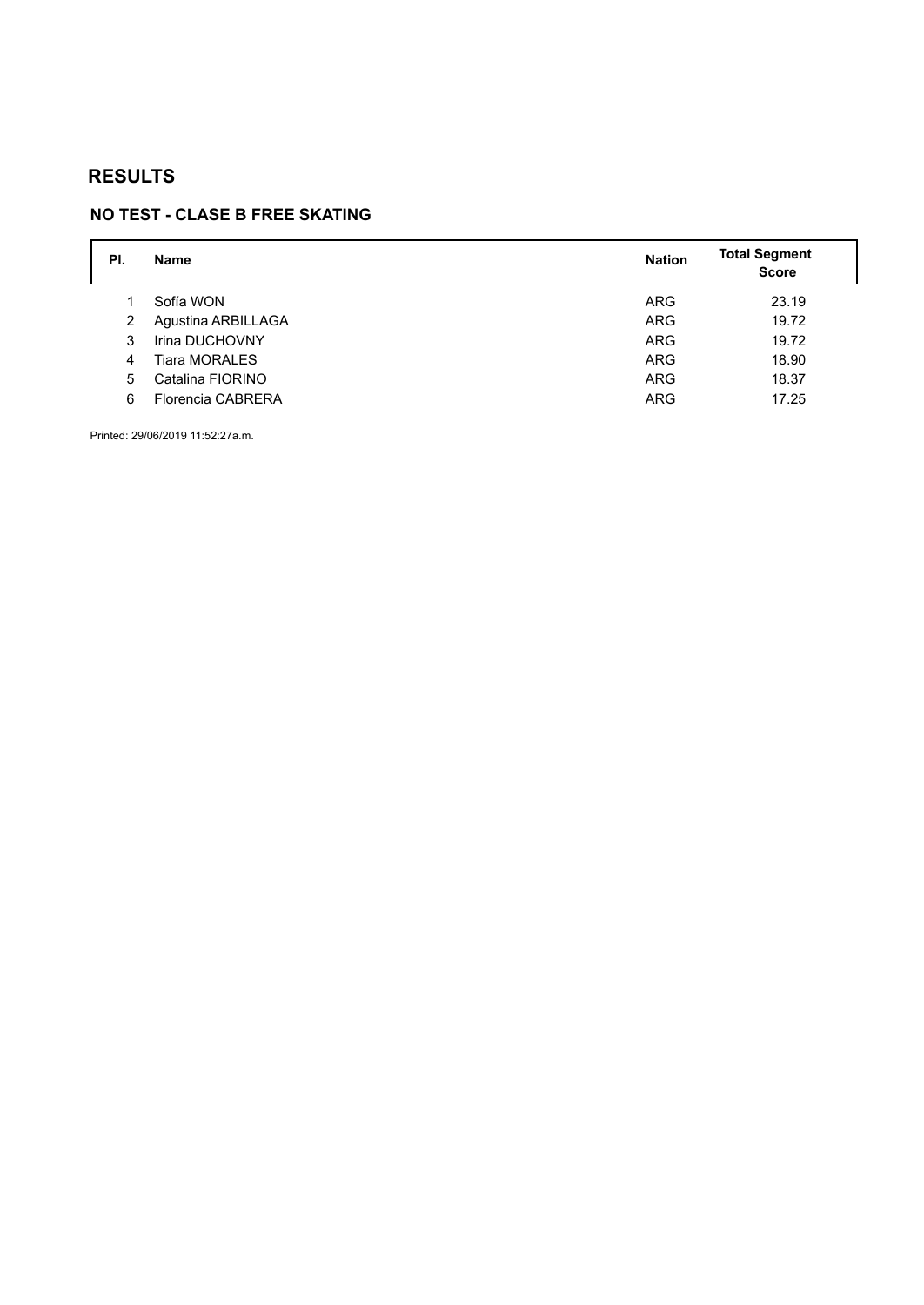| Rank           | Name                                            |                                  |         | <b>Nation</b>  |                | <b>Starting</b><br><b>Number</b> |                | Total<br>Segment<br><b>Score</b> |    | <b>Total</b><br>Element<br><b>Score</b> |               |    | <b>Total</b><br>Program Component<br>Score (factored) | <b>Total</b><br><b>Deductions</b> |
|----------------|-------------------------------------------------|----------------------------------|---------|----------------|----------------|----------------------------------|----------------|----------------------------------|----|-----------------------------------------|---------------|----|-------------------------------------------------------|-----------------------------------|
|                | Sofía WON<br>1                                  |                                  |         | <b>ARG</b>     |                |                                  | $\mathbf 2$    | 23.19                            |    | 7.57                                    |               |    | 15.62                                                 | 0.00                              |
| #              | Executed<br><b>Elements</b>                     | <b>Base</b><br>e Base<br>E Value | GOE     | J <sub>1</sub> | J2             | J3                               | J <sub>4</sub> | J5                               | J6 | J7                                      | $\mathsf{J}8$ | J9 |                                                       | <b>Scores of</b><br>Panel         |
| $\mathbf{1}$   | $1F+1Lo$                                        | 1.00                             | 0.05    | $\mathbf{1}$   | $\mathbf{1}$   |                                  |                |                                  |    |                                         |               |    |                                                       | 1.05                              |
| $\overline{2}$ | 1Lz<                                            | 0.45                             | $-0.18$ | $-4$           | $-4$           |                                  |                |                                  |    |                                         |               |    |                                                       | 0.27                              |
| 3              | CCoSpBV                                         | 1.28                             | 0.07    | 1              | 0              |                                  |                |                                  |    |                                         |               |    |                                                       | 1.35                              |
| 4              | 1T                                              | 0.40                             | 0.00    | 0              | 0              |                                  |                |                                  |    |                                         |               |    |                                                       | 0.40                              |
| 5              | 1Lo+1T+SEQ                                      | 0.72                             | 0.00    | 0              | $\mathbf 0$    |                                  |                |                                  |    |                                         |               |    |                                                       | 0.72                              |
| 6              | StSq1                                           | 1.80                             | 0.00    | 0              | $\mathbf 0$    |                                  |                |                                  |    |                                         |               |    |                                                       | 1.80                              |
| $\overline{7}$ | 1S                                              | 0.40                             | 0.00    | $\Omega$       | $\pmb{0}$      |                                  |                |                                  |    |                                         |               |    |                                                       | 0.40                              |
| 8              | CCoSp1V                                         | 1.50                             | 0.08    | 0              | $\overline{1}$ |                                  |                |                                  |    |                                         |               |    |                                                       | 1.58                              |
|                |                                                 | 7.55                             |         |                |                |                                  |                |                                  |    |                                         |               |    |                                                       | 7.57                              |
|                | <b>Program Components</b>                       |                                  | Factor  |                |                |                                  |                |                                  |    |                                         |               |    |                                                       |                                   |
|                | <b>Skating Skills</b>                           |                                  | 1.60    | 2,00           | 1,75           |                                  |                |                                  |    |                                         |               |    |                                                       | 1.88                              |
|                | Transitions                                     |                                  | 1.60    | 2,00           | 1,75           |                                  |                |                                  |    |                                         |               |    |                                                       | 1.88                              |
|                | Performance                                     |                                  | 1.60    | 2,00           | 2,00           |                                  |                |                                  |    |                                         |               |    |                                                       | 2.00                              |
|                | Composition                                     |                                  | 1.60    | 2,00           | 2,00           |                                  |                |                                  |    |                                         |               |    |                                                       | 2.00                              |
|                | Interpretation of the Music                     |                                  | 1.60    | 2,00           | 2,00           |                                  |                |                                  |    |                                         |               |    |                                                       | 2.00                              |
|                | Judges Total Program Component Score (factored) |                                  |         |                |                |                                  |                |                                  |    |                                         |               |    |                                                       | 15.62                             |
|                | <b>Deductions</b>                               |                                  |         |                |                |                                  |                |                                  |    |                                         |               |    |                                                       | 0.00                              |

< Under-rotated jump ! Not clear edge

| Rank         | Name                                            |                              |            | <b>Nation</b>  |      | <b>Starting</b><br><b>Number</b> |                | <b>Total</b><br>Segment<br><b>Score</b> |    | <b>Total</b><br>Element<br><b>Score</b> |    |    | <b>Total</b><br>Program Component<br>Score (factored) | <b>Total</b><br><b>Deductions</b> |
|--------------|-------------------------------------------------|------------------------------|------------|----------------|------|----------------------------------|----------------|-----------------------------------------|----|-----------------------------------------|----|----|-------------------------------------------------------|-----------------------------------|
|              | 2 Agustina ARBILLAGA                            |                              |            | <b>ARG</b>     |      |                                  | 5              | 19.72                                   |    | 4.90                                    |    |    | 14.82                                                 | 0.00                              |
| #            | Executed<br><b>Elements</b>                     | <b>Base</b><br>١nfo<br>Value | <b>GOE</b> | J <sub>1</sub> | J2   | J3                               | J <sub>4</sub> | J <sub>5</sub>                          | J6 | J7                                      | J8 | J9 |                                                       | Scores of<br>Panel                |
| $\mathbf{1}$ | 1S                                              | 0.40                         | 0.00       | 0              | 0    |                                  |                |                                         |    |                                         |    |    |                                                       | 0.40                              |
| 2            | 1Lo                                             | 0.50                         | 0.00       | 0              | 0    |                                  |                |                                         |    |                                         |    |    |                                                       | 0.50                              |
| 3            | $1S+1T$                                         | 0.80                         | 0.00       | 0              | 0    |                                  |                |                                         |    |                                         |    |    |                                                       | 0.80                              |
| 4            | $1Lo+1T$                                        | 0.90                         | 0.00       | $\Omega$       | 0    |                                  |                |                                         |    |                                         |    |    |                                                       | 0.90                              |
| 5            | $USp*$                                          | 0.00                         | 0.00       |                |      |                                  |                |                                         |    |                                         |    |    |                                                       | 0.00                              |
| 6            | StSq1                                           | 1.80                         | 0.00       | $\Omega$       | 0    |                                  |                |                                         |    |                                         |    |    |                                                       | 1.80                              |
| 7            | 1F                                              | 0.50                         | 0.00       | $\Omega$       | 0    |                                  |                |                                         |    |                                         |    |    |                                                       | 0.50                              |
| 8            | $USp*$                                          | 0.00                         | 0.00       |                |      |                                  |                |                                         |    |                                         |    |    |                                                       | 0.00                              |
|              |                                                 | 4.90                         |            |                |      |                                  |                |                                         |    |                                         |    |    |                                                       | 4.90                              |
|              | <b>Program Components</b>                       |                              | Factor     |                |      |                                  |                |                                         |    |                                         |    |    |                                                       |                                   |
|              | <b>Skating Skills</b>                           |                              | 1.60       | 1,75           | 1,75 |                                  |                |                                         |    |                                         |    |    |                                                       | 1.75                              |
|              | Transitions                                     |                              | 1.60       | 1,75           | 1,75 |                                  |                |                                         |    |                                         |    |    |                                                       | 1.75                              |
|              | Performance                                     |                              | 1.60       | 1,75           | 2,00 |                                  |                |                                         |    |                                         |    |    |                                                       | 1.88                              |
|              | Composition                                     |                              | 1.60       | 1,75           | 2,00 |                                  |                |                                         |    |                                         |    |    |                                                       | 1.88                              |
|              | Interpretation of the Music                     |                              | 1.60       | 2,00           | 2,00 |                                  |                |                                         |    |                                         |    |    |                                                       | 2.00                              |
|              | Judges Total Program Component Score (factored) |                              |            |                |      |                                  |                |                                         |    |                                         |    |    |                                                       | 14.82                             |
|              | <b>Deductions</b>                               |                              |            |                |      |                                  |                |                                         |    |                                         |    |    |                                                       | 0.00                              |

\* Invalid element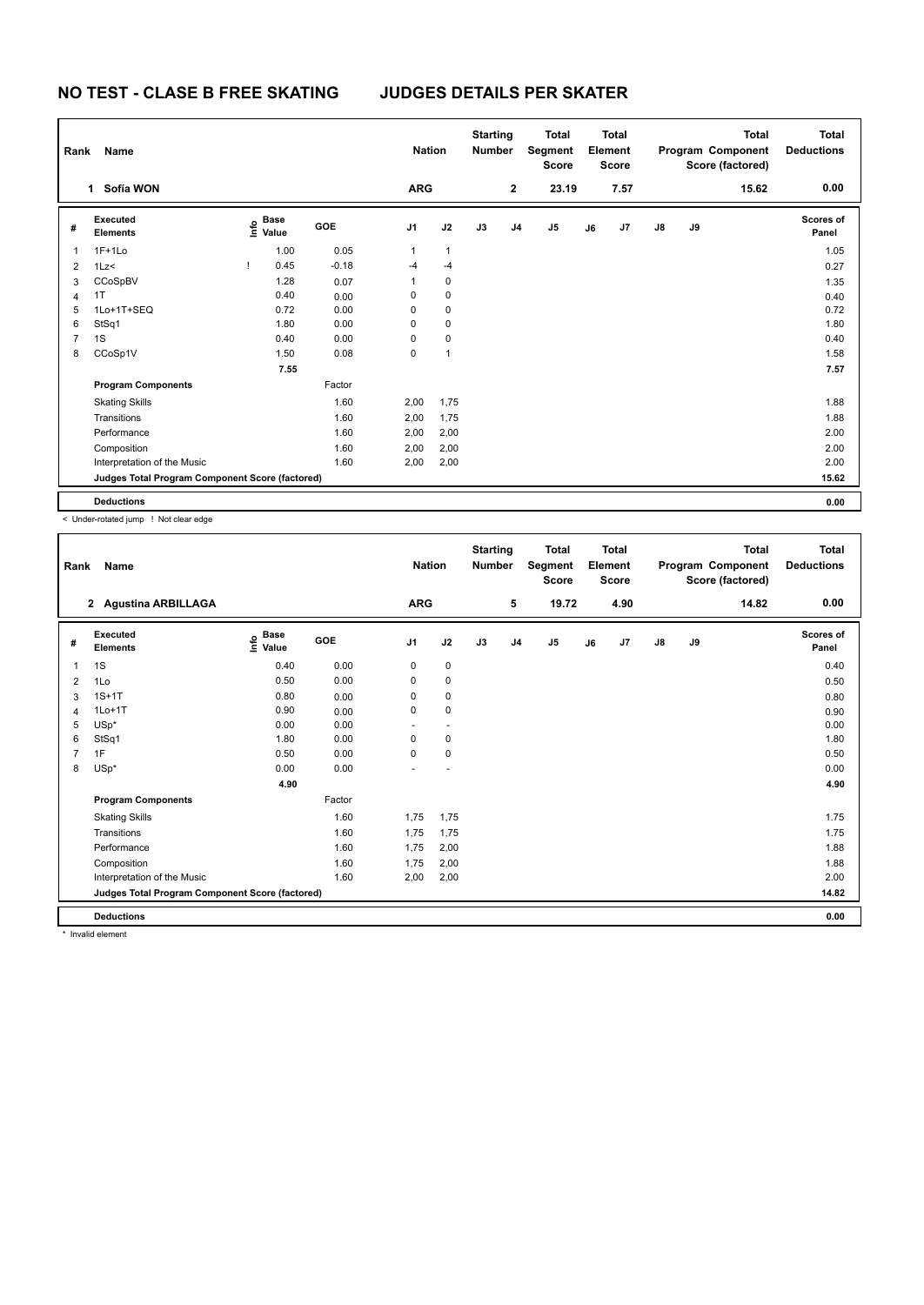| Rank           | Name                                            |                                   |            | <b>Nation</b>  |              | <b>Starting</b><br><b>Number</b> |                | Total<br>Segment<br><b>Score</b> |    | <b>Total</b><br>Element<br><b>Score</b> |               |    | <b>Total</b><br>Program Component<br>Score (factored) | <b>Total</b><br><b>Deductions</b> |
|----------------|-------------------------------------------------|-----------------------------------|------------|----------------|--------------|----------------------------------|----------------|----------------------------------|----|-----------------------------------------|---------------|----|-------------------------------------------------------|-----------------------------------|
|                | <b>Irina DUCHOVNY</b><br>3                      |                                   |            | <b>ARG</b>     |              |                                  | 4              | 19.72                            |    | 5.89                                    |               |    | 13.83                                                 | 0.00                              |
| #              | Executed<br><b>Elements</b>                     | $\overset{\circ}{\text{E}}$ Value | <b>GOE</b> | J <sub>1</sub> | J2           | J3                               | J <sub>4</sub> | J <sub>5</sub>                   | J6 | J7                                      | $\mathsf{J}8$ | J9 |                                                       | <b>Scores of</b><br>Panel         |
| 1              | 1F<                                             | 0.38                              | $-0.10$    | $-2$           | $-3$         |                                  |                |                                  |    |                                         |               |    |                                                       | 0.28                              |
| $\overline{2}$ | 1Lo+1Lo                                         | 1.00                              | 0.00       | 0              | $\mathbf 0$  |                                  |                |                                  |    |                                         |               |    |                                                       | 1.00                              |
| 3              | CCoSpB                                          | 1.70                              | 0.00       | 0              | 0            |                                  |                |                                  |    |                                         |               |    |                                                       | 1.70                              |
| 4              | 1S                                              | 0.40                              | $-0.04$    | 0              | $-2$         |                                  |                |                                  |    |                                         |               |    |                                                       | 0.36                              |
| 5              | StSq1                                           | 1.80                              | 0.09       | 0              | 1            |                                  |                |                                  |    |                                         |               |    |                                                       | 1.89                              |
| 6              | 1T+1T+SEQ                                       | 0.64                              | 0.02       | $\Omega$       | $\mathbf{1}$ |                                  |                |                                  |    |                                         |               |    |                                                       | 0.66                              |
| 7              | $CoSp*$                                         | 0.00                              | 0.00       |                |              |                                  |                |                                  |    |                                         |               |    |                                                       | 0.00                              |
|                |                                                 | 5.92                              |            |                |              |                                  |                |                                  |    |                                         |               |    |                                                       | 5.89                              |
|                | <b>Program Components</b>                       |                                   | Factor     |                |              |                                  |                |                                  |    |                                         |               |    |                                                       |                                   |
|                | <b>Skating Skills</b>                           |                                   | 1.60       | 1,75           | 1,25         |                                  |                |                                  |    |                                         |               |    |                                                       | 1.50                              |
|                | Transitions                                     |                                   | 1.60       | 1,75           | 1,50         |                                  |                |                                  |    |                                         |               |    |                                                       | 1.63                              |
|                | Performance                                     |                                   | 1.60       | 2,00           | 1,50         |                                  |                |                                  |    |                                         |               |    |                                                       | 1.75                              |
|                | Composition                                     |                                   | 1.60       | 2,00           | 1,75         |                                  |                |                                  |    |                                         |               |    |                                                       | 1.88                              |
|                | Interpretation of the Music                     |                                   | 1.60       | 2,00           | 1,75         |                                  |                |                                  |    |                                         |               |    |                                                       | 1.88                              |
|                | Judges Total Program Component Score (factored) |                                   |            |                |              |                                  |                |                                  |    |                                         |               |    |                                                       | 13.83                             |
|                | <b>Deductions</b>                               |                                   |            |                |              |                                  |                |                                  |    |                                         |               |    |                                                       | 0.00                              |

< Under-rotated jump \* Invalid element

| Rank           | Name                                            |                                  |         | <b>Nation</b>  |                | <b>Starting</b><br><b>Number</b> |                | <b>Total</b><br>Segment<br><b>Score</b> |    | <b>Total</b><br>Element<br><b>Score</b> |               |    | <b>Total</b><br>Program Component<br>Score (factored) | Total<br><b>Deductions</b> |
|----------------|-------------------------------------------------|----------------------------------|---------|----------------|----------------|----------------------------------|----------------|-----------------------------------------|----|-----------------------------------------|---------------|----|-------------------------------------------------------|----------------------------|
|                | 4 Tiara MORALES                                 |                                  |         | <b>ARG</b>     |                |                                  | 6              | 18.90                                   |    | 4.46                                    |               |    | 14.44                                                 | 0.00                       |
| #              | Executed<br><b>Elements</b>                     | <b>Base</b><br>e Base<br>⊆ Value | GOE     | J <sub>1</sub> | J2             | J3                               | J <sub>4</sub> | J5                                      | J6 | J7                                      | $\mathsf{J}8$ | J9 |                                                       | Scores of<br>Panel         |
| $\overline{1}$ | $1S<+1T$                                        | 0.70                             | $-0.08$ | $-2$           | $-2$           |                                  |                |                                         |    |                                         |               |    |                                                       | 0.62                       |
| 2              | 1F<                                             | 0.38                             | $-0.06$ | $-1$           | $-2$           |                                  |                |                                         |    |                                         |               |    |                                                       | 0.32                       |
| 3              | $Sp^*$                                          | 0.00                             | 0.00    | ٠              | $\blacksquare$ |                                  |                |                                         |    |                                         |               |    |                                                       | 0.00                       |
| 4              | $1Lo+1T$                                        | 0.90                             | $-0.08$ | 0              | $-3$           |                                  |                |                                         |    |                                         |               |    |                                                       | 0.82                       |
| 5              | 1S                                              | 0.40                             | 0.00    | 0              | $\pmb{0}$      |                                  |                |                                         |    |                                         |               |    |                                                       | 0.40                       |
| 6              | StSq1                                           | 1.80                             | 0.00    | 0              | $\pmb{0}$      |                                  |                |                                         |    |                                         |               |    |                                                       | 1.80                       |
| $\overline{7}$ | 1Lo                                             | 0.50                             | 0.00    | 0              | $\pmb{0}$      |                                  |                |                                         |    |                                         |               |    |                                                       | 0.50                       |
| 8              | $USp*$                                          | 0.00                             | 0.00    | ÷              | ٠              |                                  |                |                                         |    |                                         |               |    |                                                       | 0.00                       |
|                |                                                 | 4.68                             |         |                |                |                                  |                |                                         |    |                                         |               |    |                                                       | 4.46                       |
|                | <b>Program Components</b>                       |                                  | Factor  |                |                |                                  |                |                                         |    |                                         |               |    |                                                       |                            |
|                | <b>Skating Skills</b>                           |                                  | 1.60    | 1,75           | 1,50           |                                  |                |                                         |    |                                         |               |    |                                                       | 1.63                       |
|                | Transitions                                     |                                  | 1.60    | 1.75           | 1,50           |                                  |                |                                         |    |                                         |               |    |                                                       | 1.63                       |
|                | Performance                                     |                                  | 1.60    | 2,00           | 2,00           |                                  |                |                                         |    |                                         |               |    |                                                       | 2.00                       |
|                | Composition                                     |                                  | 1.60    | 1,75           | 2,00           |                                  |                |                                         |    |                                         |               |    |                                                       | 1.88                       |
|                | Interpretation of the Music                     |                                  | 1.60    | 1,75           | 2,00           |                                  |                |                                         |    |                                         |               |    |                                                       | 1.88                       |
|                | Judges Total Program Component Score (factored) |                                  |         |                |                |                                  |                |                                         |    |                                         |               |    |                                                       | 14.44                      |
|                | <b>Deductions</b>                               |                                  |         |                |                |                                  |                |                                         |    |                                         |               |    |                                                       | 0.00                       |

< Under-rotated jump \* Invalid element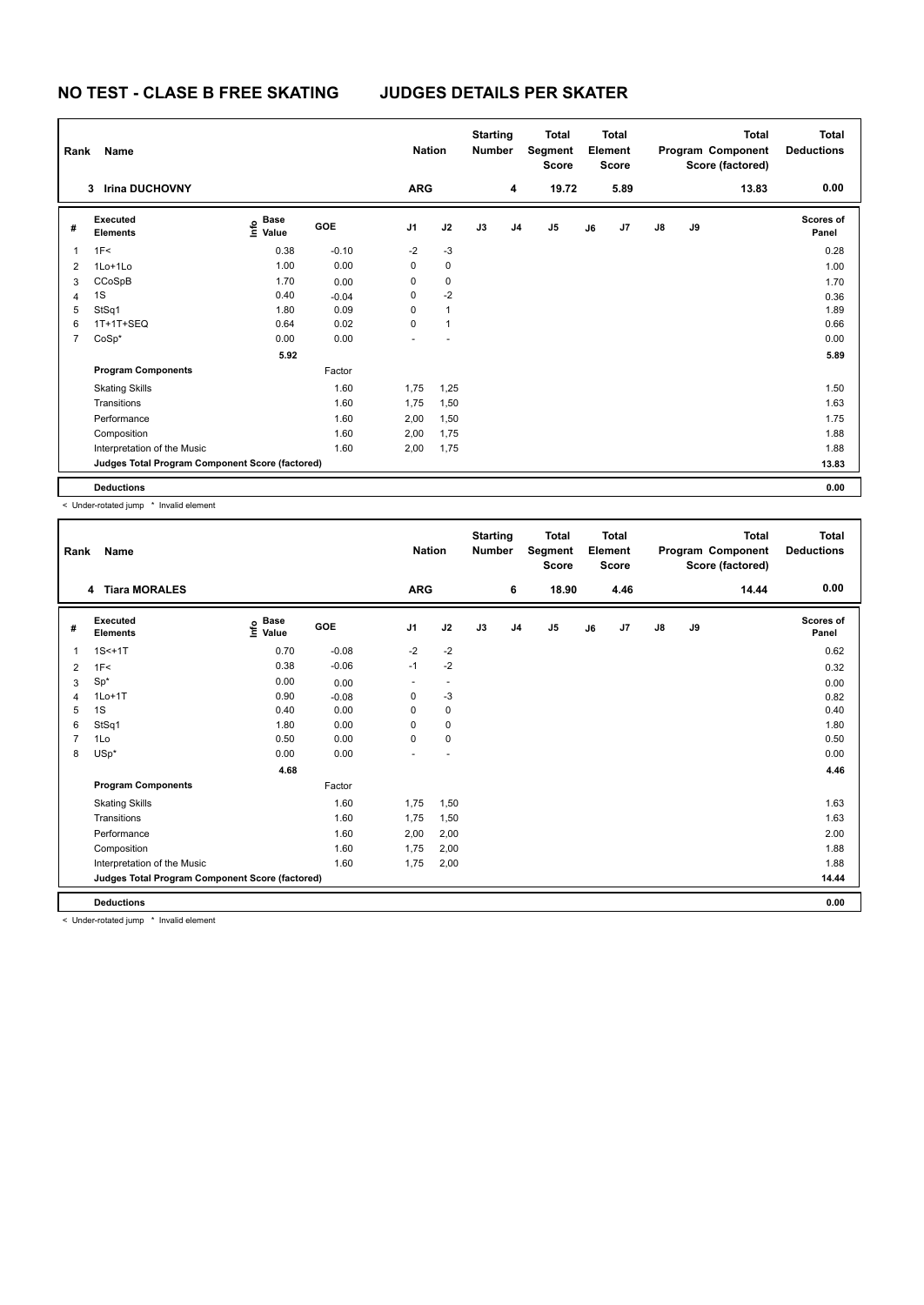| Rank           | Name                                            | <b>Nation</b>                         |            | <b>Starting</b><br><b>Number</b> |              | Total<br>Segment<br><b>Score</b> |                | Total<br>Element<br><b>Score</b> |    |      | Total<br>Program Component<br>Score (factored) | <b>Total</b><br><b>Deductions</b> |       |                           |
|----------------|-------------------------------------------------|---------------------------------------|------------|----------------------------------|--------------|----------------------------------|----------------|----------------------------------|----|------|------------------------------------------------|-----------------------------------|-------|---------------------------|
|                | <b>Catalina FIORINO</b><br>5                    |                                       |            | <b>ARG</b>                       |              |                                  | 1              | 18.37                            |    | 4.75 |                                                |                                   | 13.62 | 0.00                      |
| #              | Executed<br><b>Elements</b>                     | $\overset{\circ}{\text{\sf E}}$ Value | <b>GOE</b> | J1                               | J2           | J3                               | J <sub>4</sub> | J5                               | J6 | J7   | $\mathsf{J}8$                                  | J9                                |       | <b>Scores of</b><br>Panel |
| 1              | $1T+1T$                                         | 0.80                                  | 0.02       | 0                                | $\mathbf{1}$ |                                  |                |                                  |    |      |                                                |                                   |       | 0.82                      |
| 2              | 1S                                              | 0.40                                  | $-0.06$    | $-1$                             | $-2$         |                                  |                |                                  |    |      |                                                |                                   |       | 0.34                      |
| 3              | LSpB                                            | 1.20                                  | 0.00       | 0                                | $\pmb{0}$    |                                  |                |                                  |    |      |                                                |                                   |       | 1.20                      |
| 4              | 1S+Eu                                           | 0.40                                  | $-0.04$    | 0                                | $-2$         |                                  |                |                                  |    |      |                                                |                                   |       | 0.36                      |
| 5              | 1F<                                             | 0.38                                  | $-0.06$    | $-1$                             | $-2$         |                                  |                |                                  |    |      |                                                |                                   |       | 0.32                      |
| 6              | StSq1                                           | 1.80                                  | $-0.09$    | 0                                | $-1$         |                                  |                |                                  |    |      |                                                |                                   |       | 1.71                      |
| $\overline{7}$ | $USp*$                                          | 0.00                                  | 0.00       |                                  |              |                                  |                |                                  |    |      |                                                |                                   |       | 0.00                      |
|                |                                                 | 4.98                                  |            |                                  |              |                                  |                |                                  |    |      |                                                |                                   |       | 4.75                      |
|                | <b>Program Components</b>                       |                                       | Factor     |                                  |              |                                  |                |                                  |    |      |                                                |                                   |       |                           |
|                | <b>Skating Skills</b>                           |                                       | 1.60       | 1,75                             | 1,50         |                                  |                |                                  |    |      |                                                |                                   |       | 1.63                      |
|                | Transitions                                     |                                       | 1.60       | 2,00                             | 1,50         |                                  |                |                                  |    |      |                                                |                                   |       | 1.75                      |
|                | Performance                                     |                                       | 1.60       | 2,00                             | 1,25         |                                  |                |                                  |    |      |                                                |                                   |       | 1.63                      |
|                | Composition                                     |                                       | 1.60       | 2,00                             | 1,50         |                                  |                |                                  |    |      |                                                |                                   |       | 1.75                      |
|                | Interpretation of the Music                     |                                       | 1.60       | 2,00                             | 1,50         |                                  |                |                                  |    |      |                                                |                                   |       | 1.75                      |
|                | Judges Total Program Component Score (factored) |                                       |            |                                  |              |                                  |                |                                  |    |      |                                                |                                   |       | 13.62                     |
|                | <b>Deductions</b>                               |                                       |            |                                  |              |                                  |                |                                  |    |      |                                                |                                   |       | 0.00                      |

< Under-rotated jump \* Invalid element

| Rank           | Name                                            |                                    |         | <b>Nation</b>  |                          | <b>Starting</b><br><b>Number</b> |                | Total<br>Segment<br><b>Score</b> |    | <b>Total</b><br>Element<br><b>Score</b> |               |    | Total<br>Program Component<br>Score (factored) | <b>Total</b><br><b>Deductions</b> |
|----------------|-------------------------------------------------|------------------------------------|---------|----------------|--------------------------|----------------------------------|----------------|----------------------------------|----|-----------------------------------------|---------------|----|------------------------------------------------|-----------------------------------|
|                | <b>Florencia CABRERA</b><br>6                   |                                    |         | <b>ARG</b>     |                          |                                  | 3              | 17.25                            |    | 3.63                                    |               |    | 13.62                                          | 0.00                              |
| #              | Executed<br><b>Elements</b>                     | <b>Base</b><br>$\frac{6}{5}$ Value | GOE     | J <sub>1</sub> | J2                       | J3                               | J <sub>4</sub> | J <sub>5</sub>                   | J6 | J7                                      | $\mathsf{J}8$ | J9 |                                                | Scores of<br>Panel                |
| $\mathbf{1}$   | $1T+1T$                                         | 0.80                               | $-0.04$ | $-1$           | $-1$                     |                                  |                |                                  |    |                                         |               |    |                                                | 0.76                              |
| $\overline{2}$ | 1Lo                                             | 0.50                               | $-0.03$ | $-1$           | $\mathbf 0$              |                                  |                |                                  |    |                                         |               |    |                                                | 0.47                              |
| 3              | $USp*$                                          | 0.00                               | 0.00    | ٠              | $\overline{\phantom{a}}$ |                                  |                |                                  |    |                                         |               |    |                                                | 0.00                              |
| $\overline{4}$ | 1F<                                             | 0.38                               | $-0.10$ | $-2$           | $-3$                     |                                  |                |                                  |    |                                         |               |    |                                                | 0.28                              |
| 5              | 1S                                              | 0.40                               | $-0.08$ | $-2$           | $-2$                     |                                  |                |                                  |    |                                         |               |    |                                                | 0.32                              |
| 6              | StSq1                                           | 1.80                               | 0.00    | 0              | 0                        |                                  |                |                                  |    |                                         |               |    |                                                | 1.80                              |
| $\overline{7}$ | $CoSp*$                                         | 0.00                               | 0.00    |                |                          |                                  |                |                                  |    |                                         |               |    |                                                | 0.00                              |
|                |                                                 | 3.88                               |         |                |                          |                                  |                |                                  |    |                                         |               |    |                                                | 3.63                              |
|                | <b>Program Components</b>                       |                                    | Factor  |                |                          |                                  |                |                                  |    |                                         |               |    |                                                |                                   |
|                | <b>Skating Skills</b>                           |                                    | 1.60    | 2,00           | 1,25                     |                                  |                |                                  |    |                                         |               |    |                                                | 1.63                              |
|                | Transitions                                     |                                    | 1.60    | 2,00           | 1,50                     |                                  |                |                                  |    |                                         |               |    |                                                | 1.75                              |
|                | Performance                                     |                                    | 1.60    | 1,75           | 1,50                     |                                  |                |                                  |    |                                         |               |    |                                                | 1.63                              |
|                | Composition                                     |                                    | 1.60    | 2,00           | 1,50                     |                                  |                |                                  |    |                                         |               |    |                                                | 1.75                              |
|                | Interpretation of the Music                     |                                    | 1.60    | 1,75           | 1,75                     |                                  |                |                                  |    |                                         |               |    |                                                | 1.75                              |
|                | Judges Total Program Component Score (factored) |                                    |         |                |                          |                                  |                |                                  |    |                                         |               |    |                                                | 13.62                             |
|                | <b>Deductions</b>                               |                                    |         |                |                          |                                  |                |                                  |    |                                         |               |    |                                                | 0.00                              |

< Under-rotated jump \* Invalid element

printed: 29/06/2019 11:21:36a.m.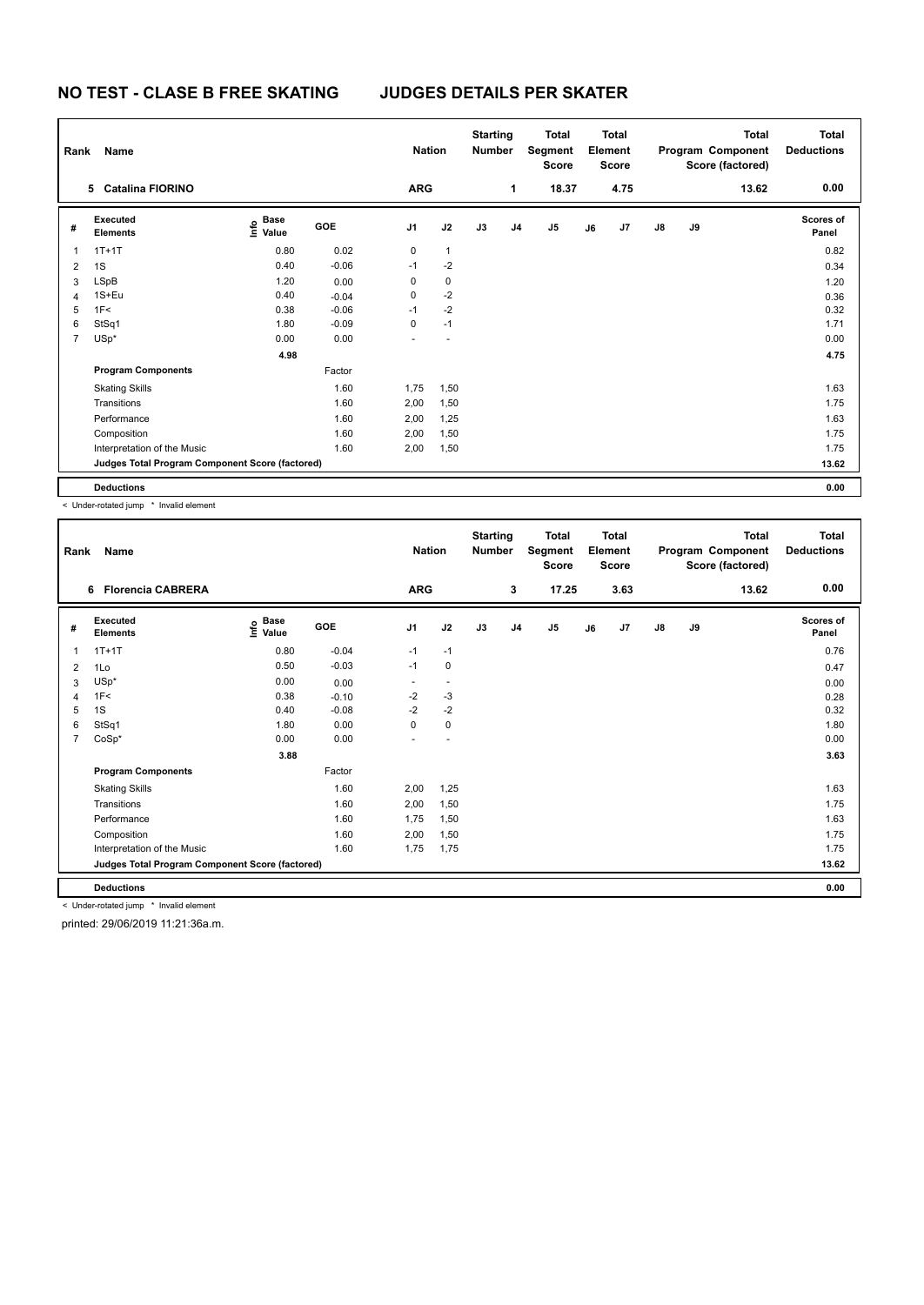# **PRE-JUVENIL DAMAS - CLASE A FREE SKATING**

| PI. | <b>Name</b>               | <b>Nation</b> | <b>Total Segment</b><br>Score |
|-----|---------------------------|---------------|-------------------------------|
|     | Bianca Ailén DE LA FUENTE | <b>ARG</b>    | 24.86                         |

Printed: 29/06/2019 11:50:04a.m.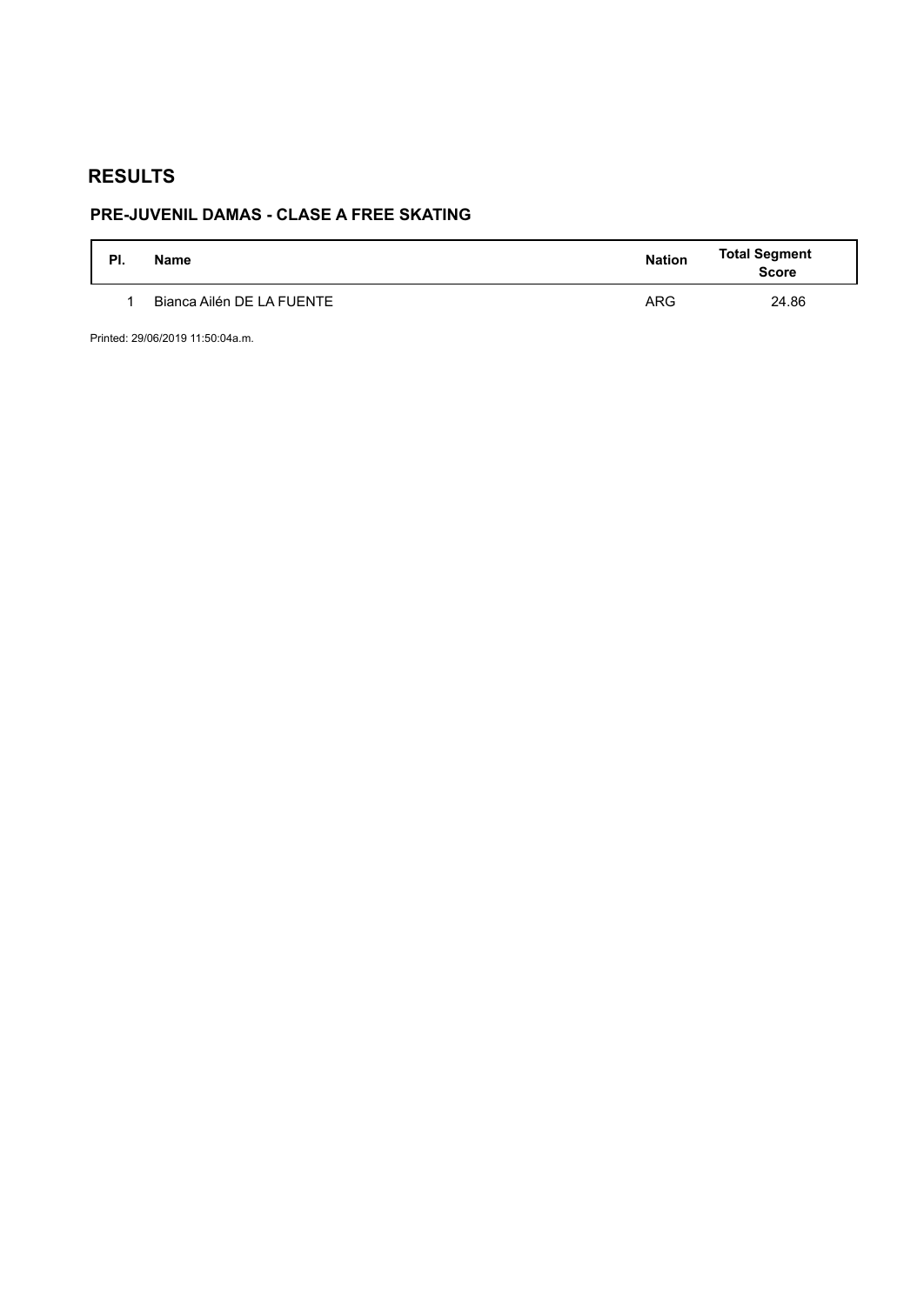### **PRE-JUVENIL DAMAS - CLASE A FREE SKATING JUDGES DETAILS PER SKATER**

| Rank | Name                                            |                                      |            | <b>Nation</b>  |                | <b>Starting</b><br><b>Number</b> |                | <b>Total</b><br>Segment<br><b>Score</b> |    | <b>Total</b><br>Element<br><b>Score</b> |               |    | <b>Total</b><br>Program Component<br>Score (factored) | <b>Total</b><br><b>Deductions</b> |
|------|-------------------------------------------------|--------------------------------------|------------|----------------|----------------|----------------------------------|----------------|-----------------------------------------|----|-----------------------------------------|---------------|----|-------------------------------------------------------|-----------------------------------|
|      | <b>Bianca Ailén DE LA FUENTE</b>                |                                      |            | <b>ARG</b>     |                |                                  | 1              | 24.86                                   |    | 7.44                                    |               |    | 20.42                                                 | 3.00                              |
| #    | Executed<br><b>Elements</b>                     | <b>Base</b><br>$\sum_{i=1}^{6}$ Pase | <b>GOE</b> | J <sub>1</sub> | J2             | J3                               | J <sub>4</sub> | J <sub>5</sub>                          | J6 | J7                                      | $\mathsf{J}8$ | J9 |                                                       | Scores of<br>Panel                |
| 1    | 1A                                              | 1.10                                 | $-0.55$    | $-5$           | $-5$           |                                  |                |                                         |    |                                         |               |    |                                                       | 0.55                              |
| 2    | SSpB                                            | 1.10                                 | 0.06       | 1              | $\mathbf 0$    |                                  |                |                                         |    |                                         |               |    |                                                       | 1.16                              |
| 3    | StSq1                                           | 1.80                                 | 0.18       | 0              | $\overline{2}$ |                                  |                |                                         |    |                                         |               |    |                                                       | 1.98                              |
| 4    | 2S<<                                            | 0.40                                 | $-0.12$    | $-2$           | $-4$           |                                  |                |                                         |    |                                         |               |    |                                                       | 0.28                              |
| 5    | 2T<<                                            | 0.40                                 | $-0.08$    | 0              | $-4$           |                                  |                |                                         |    |                                         |               |    |                                                       | 0.32                              |
| 6    | 1A+1T+COMBO                                     | 1.50                                 | $-0.28$    | 0              | $-5$           |                                  |                |                                         |    |                                         |               |    |                                                       | 1.22                              |
| 7    | 2S<                                             | 0.98                                 | $-0.49$    | $-5$           | $-5$           |                                  |                |                                         |    |                                         |               |    |                                                       | 0.49                              |
| 8    | CCoSpB                                          | 1.70                                 | $-0.26$    | 0              | $-3$           |                                  |                |                                         |    |                                         |               |    |                                                       | 1.44                              |
|      |                                                 | 8.98                                 |            |                |                |                                  |                |                                         |    |                                         |               |    |                                                       | 7.44                              |
|      | <b>Program Components</b>                       |                                      | Factor     |                |                |                                  |                |                                         |    |                                         |               |    |                                                       |                                   |
|      | <b>Skating Skills</b>                           |                                      | 1.60       | 2,25           | 3,00           |                                  |                |                                         |    |                                         |               |    |                                                       | 2.63                              |
|      | Transitions                                     |                                      | 1.60       | 2,00           | 3,00           |                                  |                |                                         |    |                                         |               |    |                                                       | 2.50                              |
|      | Performance                                     |                                      | 1.60       | 2,00           | 3,00           |                                  |                |                                         |    |                                         |               |    |                                                       | 2.50                              |
|      | Composition                                     |                                      | 1.60       | 2,25           | 3,00           |                                  |                |                                         |    |                                         |               |    |                                                       | 2.63                              |
|      | Interpretation of the Music                     |                                      | 1.60       | 2,00           | 3,00           |                                  |                |                                         |    |                                         |               |    |                                                       | 2.50                              |
|      | Judges Total Program Component Score (factored) |                                      |            |                |                |                                  |                |                                         |    |                                         |               |    |                                                       | 20.42                             |
|      | <b>Deductions</b>                               | Time violation:                      | $-1.00$    |                |                |                                  | Falls:         | $-2.00$                                 |    |                                         |               |    |                                                       | $-3.00$                           |

< Under-rotated jump << Downgraded jump

printed: 29/06/2019 10:42:39a.m.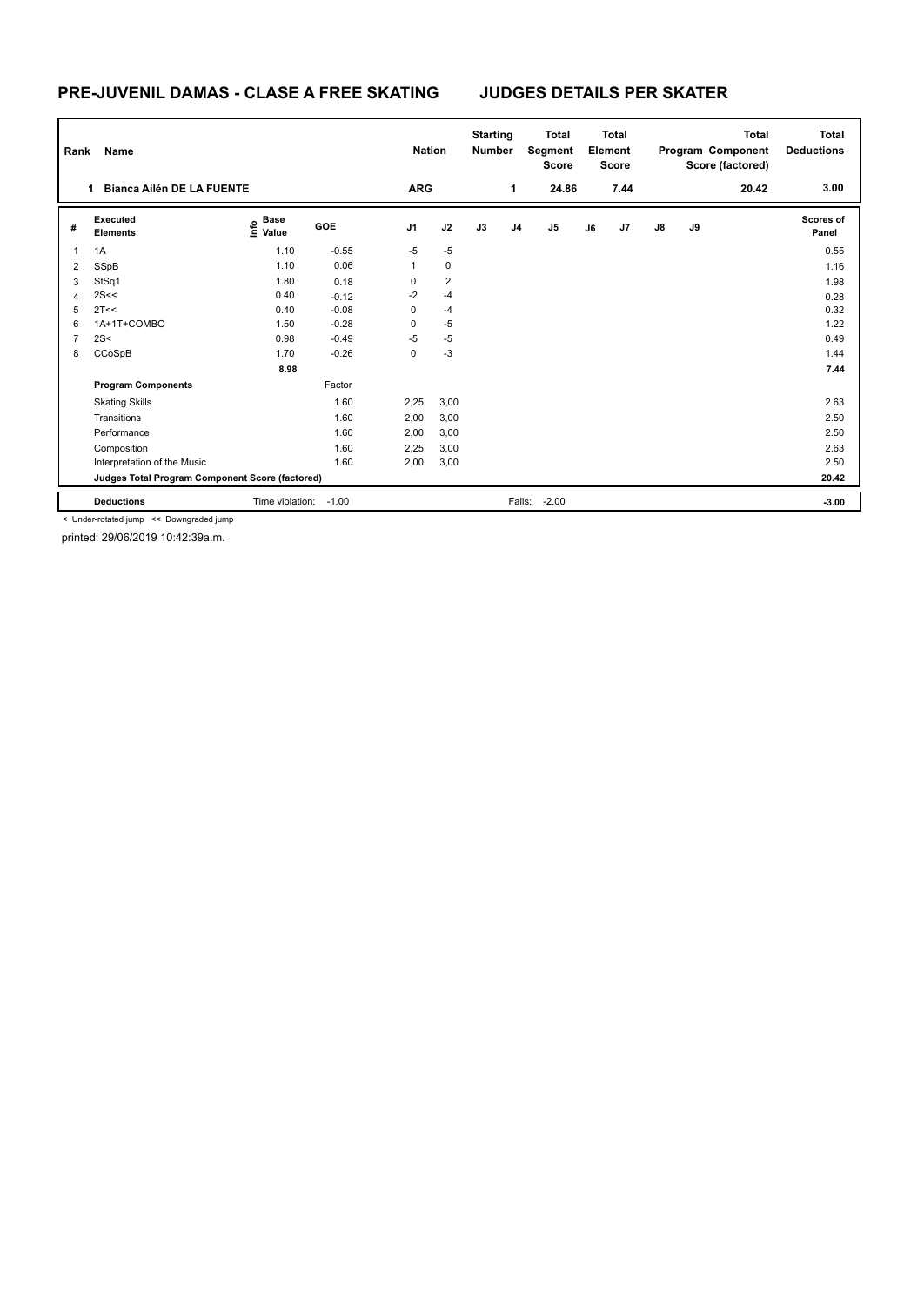## **PRE-PRELIMINAR DAMAS - CLASE B FREE SKATING**

| PI. | Name                          | <b>Nation</b> | <b>Total Segment</b><br><b>Score</b> |
|-----|-------------------------------|---------------|--------------------------------------|
|     | Albertina DIOTALLEVI CHEDRESE | ARG           | 19.72                                |
|     | Milagros CHACALOS             | ARG           | 16.90                                |

Printed: 29/06/2019 11:48:06a.m.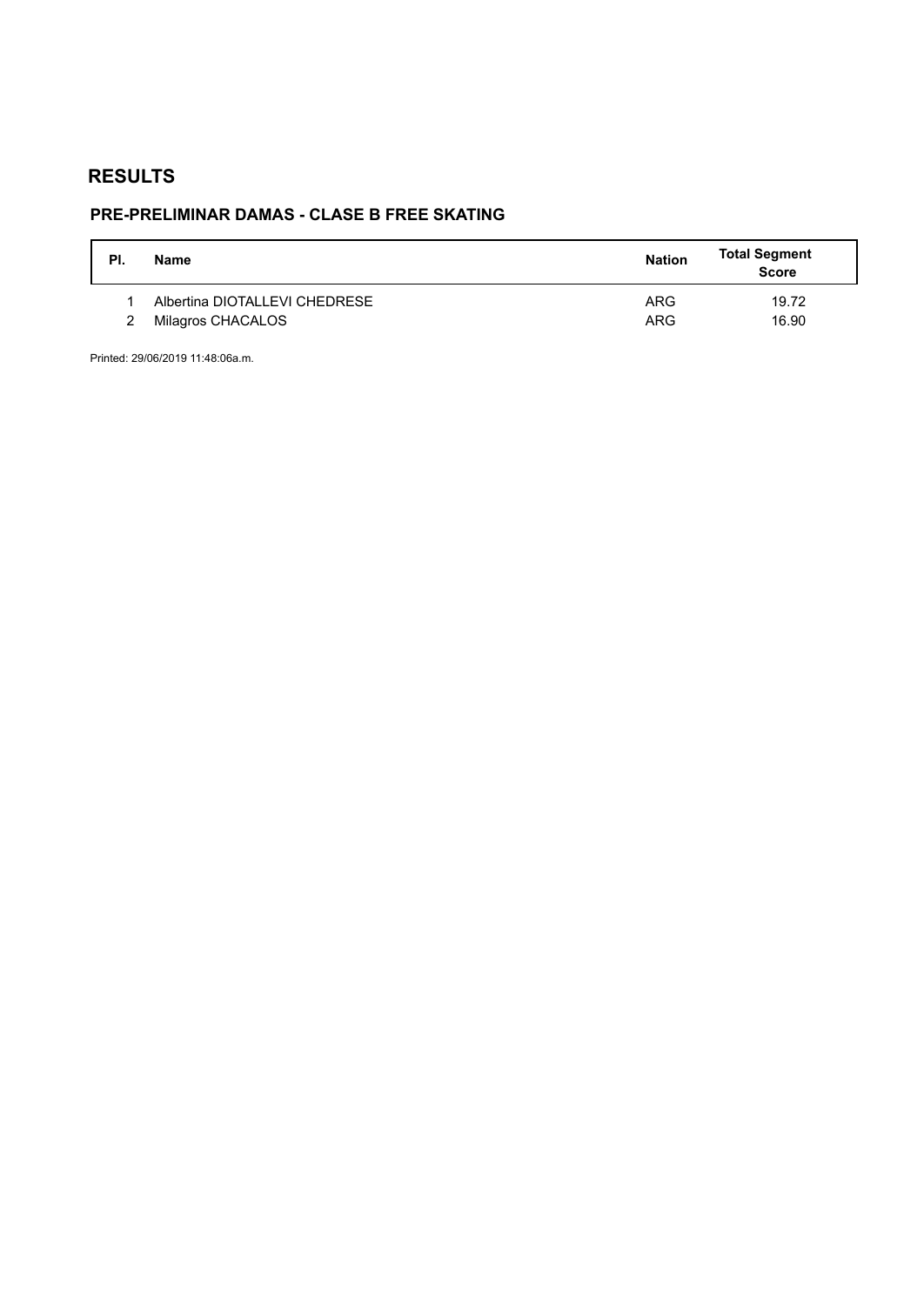### **PRE-PRELIMINAR DAMAS - CLASE B FREE SKATING JUDGES DETAILS PER SKATER**

| Rank           | Name                                            |                                  |         | <b>Nation</b>  |             | <b>Starting</b><br><b>Number</b> |                | <b>Total</b><br>Segment<br><b>Score</b> |    | <b>Total</b><br>Element<br><b>Score</b> |               |    | <b>Total</b><br>Program Component<br>Score (factored) | <b>Total</b><br><b>Deductions</b> |
|----------------|-------------------------------------------------|----------------------------------|---------|----------------|-------------|----------------------------------|----------------|-----------------------------------------|----|-----------------------------------------|---------------|----|-------------------------------------------------------|-----------------------------------|
|                | <b>Albertina DIOTALLEVI CHEDRESE</b><br>1       |                                  |         | <b>ARG</b>     |             |                                  | 1              | 19.72                                   |    | 6.29                                    |               |    | 13.43                                                 | 0.00                              |
| #              | Executed<br><b>Elements</b>                     | <b>Base</b><br>e Base<br>E Value | GOE     | J <sub>1</sub> | J2          | J3                               | J <sub>4</sub> | J5                                      | J6 | J7                                      | $\mathsf{J}8$ | J9 |                                                       | Scores of<br>Panel                |
| 1              | SSp*                                            | 0.00                             | 0.00    |                |             |                                  |                |                                         |    |                                         |               |    |                                                       | 0.00                              |
| $\overline{2}$ | 1Lo                                             | 0.50                             | 0.05    | 1              | 1           |                                  |                |                                         |    |                                         |               |    |                                                       | 0.55                              |
| 3              | $1F+1T$                                         | 0.90                             | 0.05    | 1              |             |                                  |                |                                         |    |                                         |               |    |                                                       | 0.95                              |
| 4              | $1S+1Lo$                                        | 0.90                             | 0.00    | 0              | 0           |                                  |                |                                         |    |                                         |               |    |                                                       | 0.90                              |
| 5              | StSq1                                           | 1.80                             | 0.00    | 0              | $\mathbf 0$ |                                  |                |                                         |    |                                         |               |    |                                                       | 1.80                              |
| 6              | 1Lz                                             | 0.60                             | 0.06    |                | 1           |                                  |                |                                         |    |                                         |               |    |                                                       | 0.66                              |
| 7              | 1F                                              | 0.50                             | 0.03    |                | 0           |                                  |                |                                         |    |                                         |               |    |                                                       | 0.53                              |
| 8              | <b>USpB</b>                                     | 1.00                             | $-0.10$ | 0              | $-2$        |                                  |                |                                         |    |                                         |               |    |                                                       | 0.90                              |
|                |                                                 | 6.20                             |         |                |             |                                  |                |                                         |    |                                         |               |    |                                                       | 6.29                              |
|                | <b>Program Components</b>                       |                                  | Factor  |                |             |                                  |                |                                         |    |                                         |               |    |                                                       |                                   |
|                | <b>Skating Skills</b>                           |                                  | 1.60    | 1,50           | 1,75        |                                  |                |                                         |    |                                         |               |    |                                                       | 1.63                              |
|                | Transitions                                     |                                  | 1.60    | 1,50           | 1,75        |                                  |                |                                         |    |                                         |               |    |                                                       | 1.63                              |
|                | Performance                                     |                                  | 1.60    | 1,50           | 1,75        |                                  |                |                                         |    |                                         |               |    |                                                       | 1.63                              |
|                | Composition                                     |                                  | 1.60    | 1,50           | 2,00        |                                  |                |                                         |    |                                         |               |    |                                                       | 1.75                              |
|                | Interpretation of the Music                     |                                  | 1.60    | 1,50           | 2,00        |                                  |                |                                         |    |                                         |               |    |                                                       | 1.75                              |
|                | Judges Total Program Component Score (factored) |                                  |         |                |             |                                  |                |                                         |    |                                         |               |    |                                                       | 13.43                             |
|                | <b>Deductions</b>                               |                                  |         |                |             |                                  |                |                                         |    |                                         |               |    |                                                       | 0.00                              |

\* Invalid element ! Not clear edge

| Rank           | Name                                                      |                                           |         | <b>Nation</b>  |             | <b>Starting</b><br><b>Number</b> |                | <b>Total</b><br>Segment<br><b>Score</b> |    | <b>Total</b><br>Element<br><b>Score</b> |               |    | <b>Total</b><br>Program Component<br>Score (factored) | <b>Total</b><br><b>Deductions</b> |
|----------------|-----------------------------------------------------------|-------------------------------------------|---------|----------------|-------------|----------------------------------|----------------|-----------------------------------------|----|-----------------------------------------|---------------|----|-------------------------------------------------------|-----------------------------------|
|                | $\mathbf{2}$<br><b>Milagros CHACALOS</b>                  |                                           |         | <b>ARG</b>     |             |                                  | $\mathbf{2}$   | 16.90                                   |    | 3.47                                    |               |    | 13.43                                                 | 0.00                              |
| #              | Executed<br><b>Elements</b>                               | $\frac{6}{5}$ Base<br>$\frac{6}{5}$ Value | GOE     | J <sub>1</sub> | J2          | J3                               | J <sub>4</sub> | J5                                      | J6 | J7                                      | $\mathsf{J}8$ | J9 |                                                       | Scores of<br>Panel                |
| 1              | 1F                                                        | 0.50                                      | 0.00    | $\mathbf 0$    | $\mathbf 0$ |                                  |                |                                         |    |                                         |               |    |                                                       | 0.50                              |
| 2              | $Sp^*$                                                    | 0.00                                      | 0.00    | ٠              | $\sim$      |                                  |                |                                         |    |                                         |               |    |                                                       | 0.00                              |
| 3              | StSq1                                                     | 1.80                                      | $-0.36$ | $-1$           | $-3$        |                                  |                |                                         |    |                                         |               |    |                                                       | 1.44                              |
| 4              | 1S                                                        | 0.40                                      | 0.00    | $\Omega$       | 0           |                                  |                |                                         |    |                                         |               |    |                                                       | 0.40                              |
| 5              | 1Lo                                                       | 0.50                                      | $-0.03$ | $\Omega$       | $-1$        |                                  |                |                                         |    |                                         |               |    |                                                       | 0.47                              |
| 6              | 1F<<                                                      | 0.00                                      | 0.00    |                | $\sim$      |                                  |                |                                         |    |                                         |               |    |                                                       | 0.00                              |
| $\overline{7}$ | $1T+1Lo<$                                                 | 0.78                                      | $-0.12$ | $-2$           | $-4$        |                                  |                |                                         |    |                                         |               |    |                                                       | 0.66                              |
| 8              | $USp*$                                                    | 0.00                                      | 0.00    |                |             |                                  |                |                                         |    |                                         |               |    |                                                       | 0.00                              |
|                |                                                           | 3.98                                      |         |                |             |                                  |                |                                         |    |                                         |               |    |                                                       | 3.47                              |
|                | <b>Program Components</b>                                 |                                           | Factor  |                |             |                                  |                |                                         |    |                                         |               |    |                                                       |                                   |
|                | <b>Skating Skills</b>                                     |                                           | 1.60    | 1,75           | 1,50        |                                  |                |                                         |    |                                         |               |    |                                                       | 1.63                              |
|                | Transitions                                               |                                           | 1.60    | 1,75           | 1,50        |                                  |                |                                         |    |                                         |               |    |                                                       | 1.63                              |
|                | Performance                                               |                                           | 1.60    | 1,75           | 1,50        |                                  |                |                                         |    |                                         |               |    |                                                       | 1.63                              |
|                | Composition                                               |                                           | 1.60    | 1,75           | 1,75        |                                  |                |                                         |    |                                         |               |    |                                                       | 1.75                              |
|                | Interpretation of the Music                               |                                           | 1.60    | 1,75           | 1,75        |                                  |                |                                         |    |                                         |               |    |                                                       | 1.75                              |
|                | Judges Total Program Component Score (factored)           |                                           |         |                |             |                                  |                |                                         |    |                                         |               |    |                                                       | 13.43                             |
|                | <b>Deductions</b>                                         |                                           |         |                |             |                                  |                |                                         |    |                                         |               |    |                                                       | 0.00                              |
|                | < Under-rotated jump << Downgraded jump * Invalid element |                                           |         |                |             |                                  |                |                                         |    |                                         |               |    |                                                       |                                   |

printed: 29/06/2019 11:42:15a.m.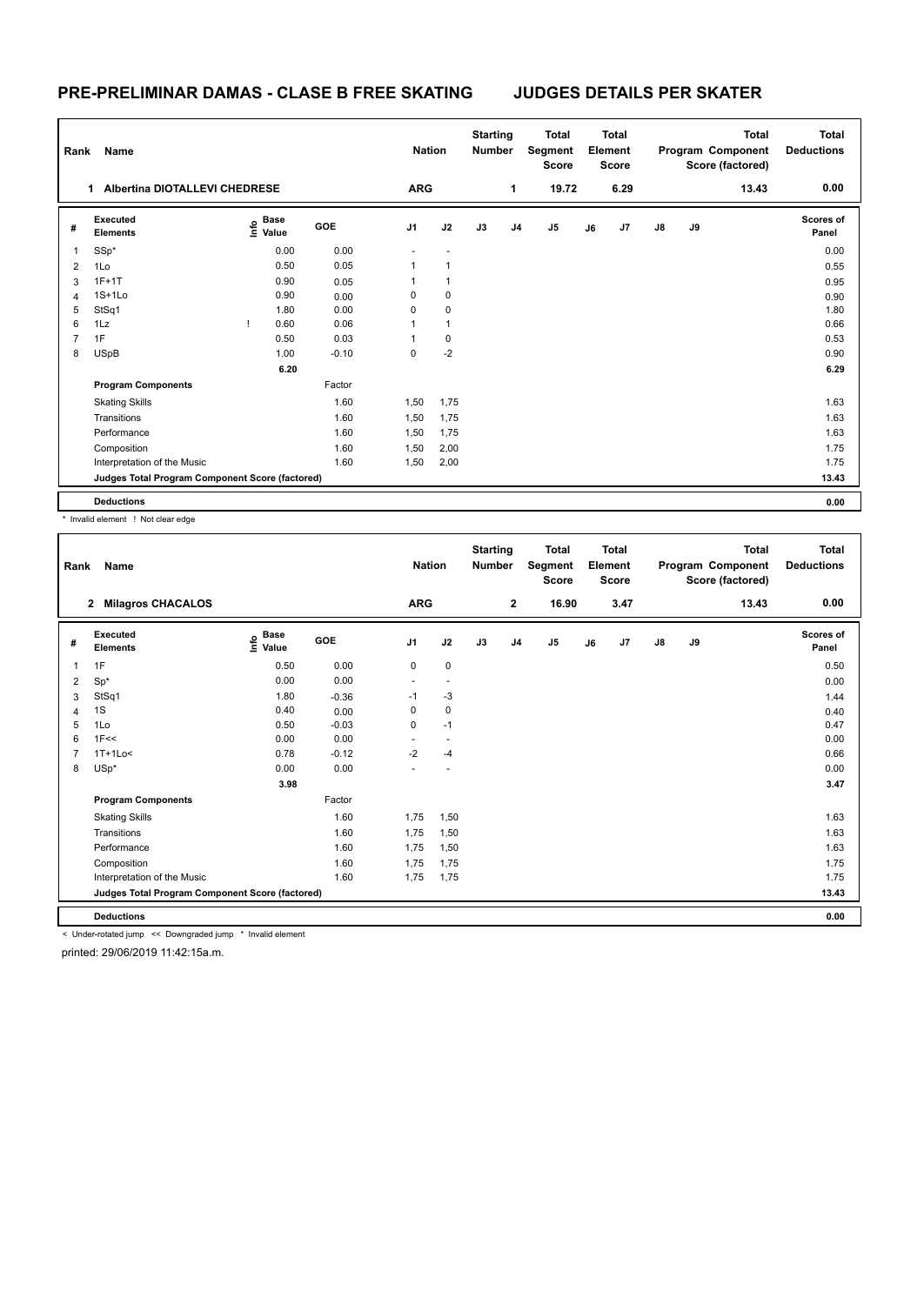## **PRE-PRELIMINAR DAMAS - CLASE C FREE SKATING**

| PI. | <b>Name</b>     | <b>Nation</b> | <b>Total Segment</b><br><b>Score</b> |
|-----|-----------------|---------------|--------------------------------------|
|     | Florencia RAFFA |               | 17.36                                |

Printed: 29/06/2019 11:48:44a.m.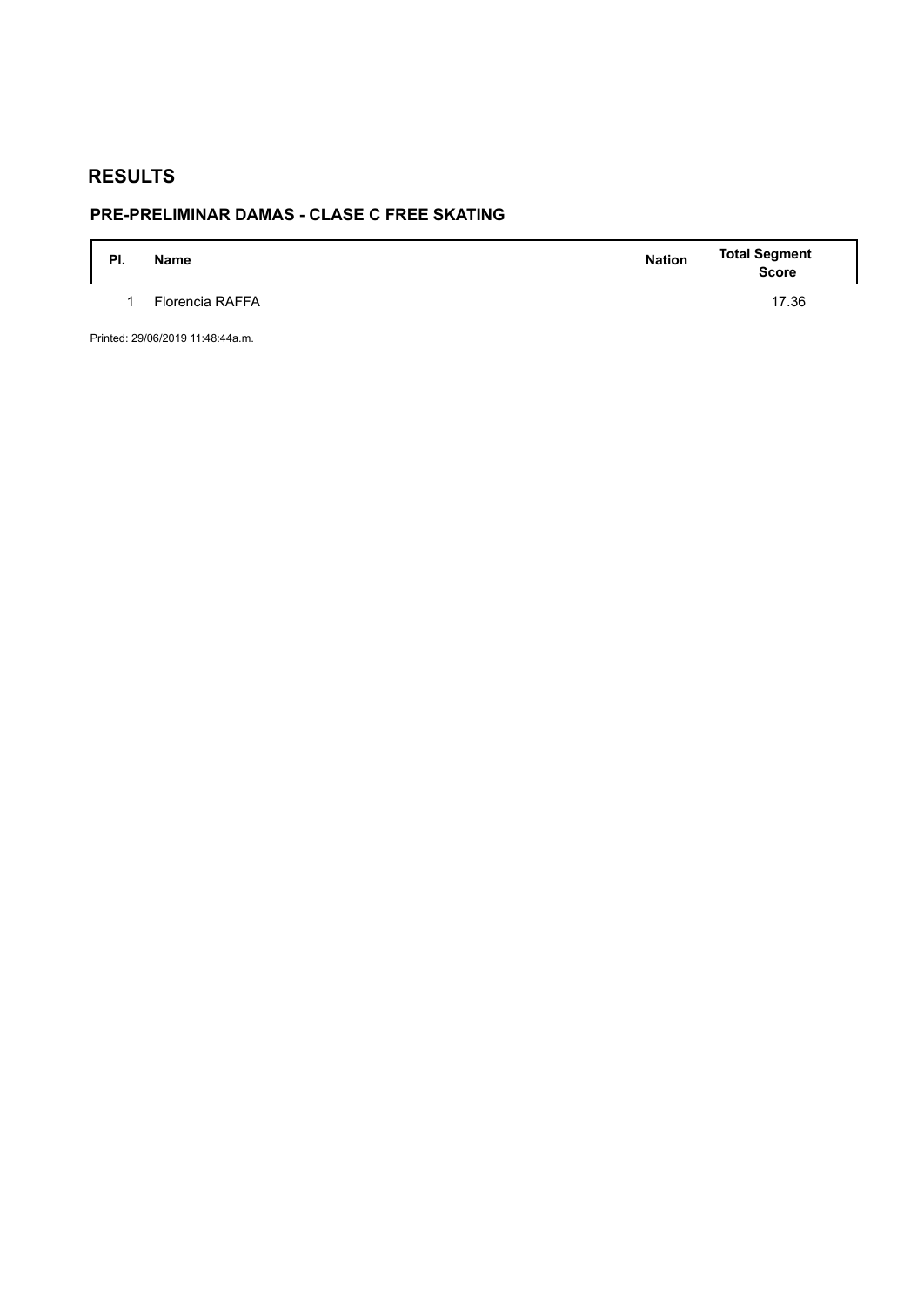### **PRE-PRELIMINAR DAMAS - CLASE C FREE SKATING JUDGES DETAILS PER SKATER**

| Rank<br>Name   |                                                 |                       |            |                |             | <b>Starting</b><br><b>Number</b> |                | <b>Total</b><br>Segment<br><b>Score</b> | <b>Total</b><br>Element<br><b>Score</b> |      |               | Program Component<br>Score (factored) | <b>Total</b><br><b>Deductions</b> |                           |
|----------------|-------------------------------------------------|-----------------------|------------|----------------|-------------|----------------------------------|----------------|-----------------------------------------|-----------------------------------------|------|---------------|---------------------------------------|-----------------------------------|---------------------------|
|                | <b>Florencia RAFFA</b><br>1.                    |                       |            |                |             |                                  | 1              | 17.36                                   |                                         | 5.11 |               |                                       | 12.25                             | 0.00                      |
| #              | Executed<br><b>Elements</b>                     | $\sum_{i=1}^{6}$ Pase | <b>GOE</b> | J <sub>1</sub> | J2          | J3                               | J <sub>4</sub> | $\mathsf{J}5$                           | J6                                      | J7   | $\mathsf{J}8$ | J9                                    |                                   | <b>Scores of</b><br>Panel |
| 1              | StSq1                                           | 1.80                  | $-0.09$    | 0              | $-1$        |                                  |                |                                         |                                         |      |               |                                       |                                   | 1.71                      |
| $\overline{2}$ | 1Lo                                             | 0.50                  | $-0.03$    | 0              | $-1$        |                                  |                |                                         |                                         |      |               |                                       |                                   | 0.47                      |
| 3              | $1S+1Lo<$                                       | 0.78                  | $-0.10$    | $-2$           | $-3$        |                                  |                |                                         |                                         |      |               |                                       |                                   | 0.68                      |
| $\overline{4}$ | $1F<+1T$                                        | 0.78                  | $-0.06$    | $-2$           | $-1$        |                                  |                |                                         |                                         |      |               |                                       |                                   | 0.72                      |
| 5              | $CSp*$                                          | 0.00                  | 0.00       |                |             |                                  |                |                                         |                                         |      |               |                                       |                                   | 0.00                      |
| 6              | 1F<                                             | 0.38                  | $-0.10$    | $-2$           | $-3$        |                                  |                |                                         |                                         |      |               |                                       |                                   | 0.28                      |
|                | 1S                                              | 0.40                  | 0.00       | $\Omega$       | $\mathbf 0$ |                                  |                |                                         |                                         |      |               |                                       |                                   | 0.40                      |
| 8              | USpB                                            | 1.00                  | $-0.15$    | 0              | $-3$        |                                  |                |                                         |                                         |      |               |                                       |                                   | 0.85                      |
|                |                                                 | 5.64                  |            |                |             |                                  |                |                                         |                                         |      |               |                                       |                                   | 5.11                      |
|                | <b>Program Components</b>                       |                       | Factor     |                |             |                                  |                |                                         |                                         |      |               |                                       |                                   |                           |
|                | <b>Skating Skills</b>                           |                       | 1.60       | 1,75           | 1,50        |                                  |                |                                         |                                         |      |               |                                       |                                   | 1.63                      |
|                | Transitions                                     |                       | 1.60       | 1,50           | 1,25        |                                  |                |                                         |                                         |      |               |                                       |                                   | 1.38                      |
|                | Performance                                     |                       | 1.60       | 1,50           | 1,25        |                                  |                |                                         |                                         |      |               |                                       |                                   | 1.38                      |
|                | Composition                                     |                       | 1.60       | 1,75           | 1,50        |                                  |                |                                         |                                         |      |               |                                       |                                   | 1.63                      |
|                | Interpretation of the Music                     |                       | 1.60       | 1,75           | 1,50        |                                  |                |                                         |                                         |      |               |                                       |                                   | 1.63                      |
|                | Judges Total Program Component Score (factored) |                       |            |                |             |                                  |                |                                         |                                         |      |               |                                       |                                   | 12.25                     |
|                | <b>Deductions</b>                               |                       |            |                |             |                                  |                |                                         |                                         |      |               |                                       |                                   | 0.00                      |

< Under-rotated jump \* Invalid element

printed: 29/06/2019 11:01:05a.m.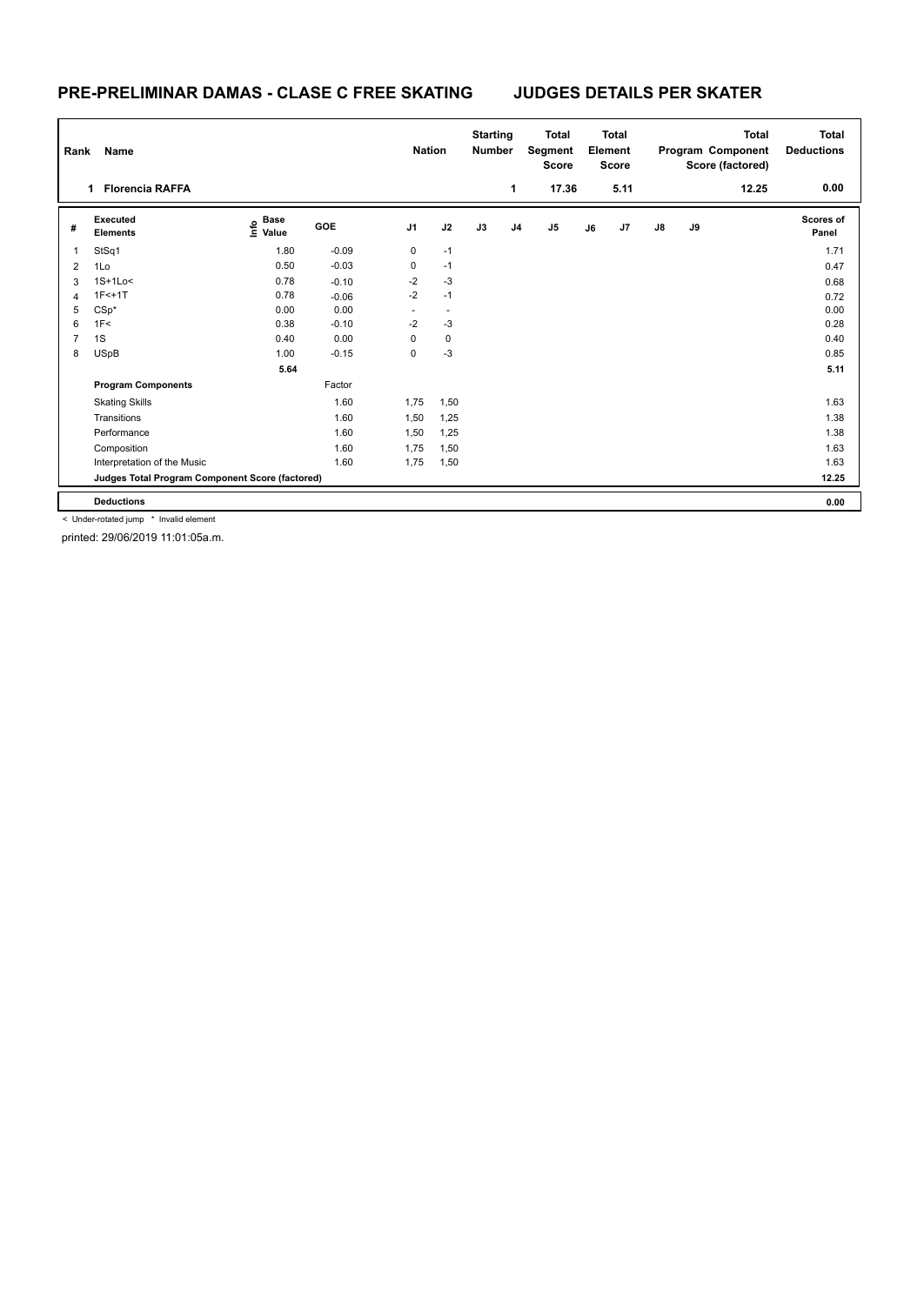## **PRELIMINAR DAMAS - CLASE B FREE SKATING**

| PI. | <b>Name</b>  | <b>Nation</b> | <b>Total Segment</b><br><b>Score</b> |
|-----|--------------|---------------|--------------------------------------|
|     | Paloma SELVA | <b>ARG</b>    | 25.18                                |

Printed: 29/06/2019 11:49:09a.m.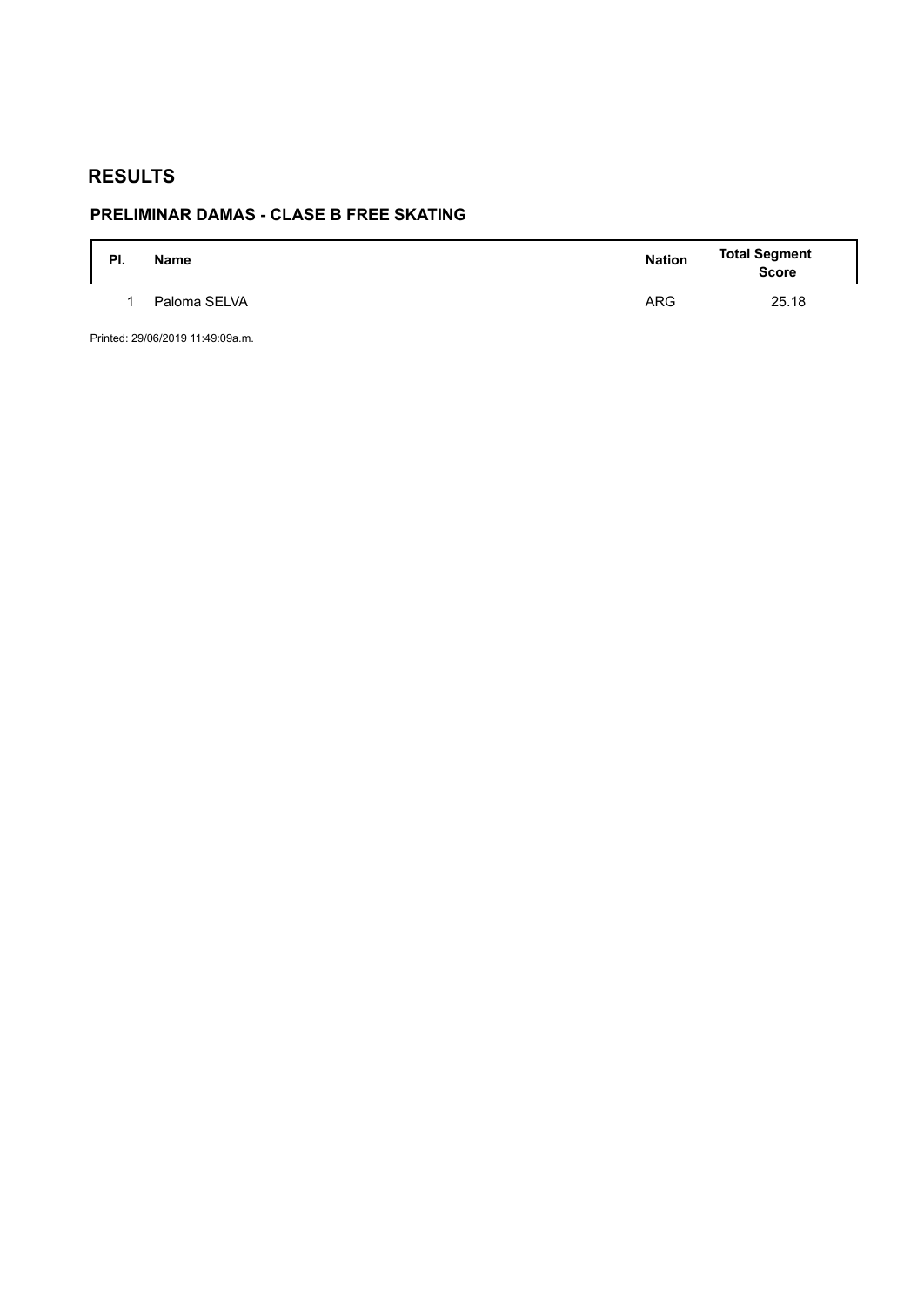### **PRELIMINAR DAMAS - CLASE B FREE SKATING JUDGES DETAILS PER SKATER**

|                | Rank<br>Name                                    |                                  |         |                |             | <b>Starting</b><br><b>Number</b> |                | <b>Total</b><br>Segment<br><b>Score</b> |    | <b>Total</b><br>Element<br><b>Score</b> |               | <b>Total</b><br>Program Component<br>Score (factored) |       | <b>Total</b><br><b>Deductions</b> |
|----------------|-------------------------------------------------|----------------------------------|---------|----------------|-------------|----------------------------------|----------------|-----------------------------------------|----|-----------------------------------------|---------------|-------------------------------------------------------|-------|-----------------------------------|
|                | Paloma SELVA<br>1                               |                                  |         | <b>ARG</b>     |             |                                  | 1              | 25.18                                   |    | 6.76                                    |               |                                                       | 18.42 | 0.00                              |
| #              | Executed<br><b>Elements</b>                     | <b>Base</b><br>e Base<br>E Value | GOE     | J <sub>1</sub> | J2          | J3                               | J <sub>4</sub> | J <sub>5</sub>                          | J6 | J7                                      | $\mathsf{J}8$ | J9                                                    |       | Scores of<br>Panel                |
| $\overline{1}$ | 1Lze                                            | 0.45                             | $-0.10$ | $-1$           | $-3$        |                                  |                |                                         |    |                                         |               |                                                       |       | 0.35                              |
| 2              | 1F                                              | 0.50                             | 0.00    | 0              | 0           |                                  |                |                                         |    |                                         |               |                                                       |       | 0.50                              |
| 3              | 1Lo                                             | 0.50                             | 0.00    | 0              | $\mathbf 0$ |                                  |                |                                         |    |                                         |               |                                                       |       | 0.50                              |
| $\overline{4}$ | CSpB                                            | 1.10                             | $-0.11$ | 0              | $-2$        |                                  |                |                                         |    |                                         |               |                                                       |       | 0.99                              |
| 5              | 1A                                              | 1.10                             | $-0.22$ | $-1$           | $-3$        |                                  |                |                                         |    |                                         |               |                                                       |       | 0.88                              |
| 6              | StSq1                                           | 1.80                             | 0.00    | 0              | 0           |                                  |                |                                         |    |                                         |               |                                                       |       | 1.80                              |
| 7              | 1S+1T+SEQ                                       | 0.64                             | 0.00    | 0              | $\mathbf 0$ |                                  |                |                                         |    |                                         |               |                                                       |       | 0.64                              |
| 8              | SSpB                                            | 1.10                             | 0.00    | 0              | $\pmb{0}$   |                                  |                |                                         |    |                                         |               |                                                       |       | 1.10                              |
|                |                                                 | 7.19                             |         |                |             |                                  |                |                                         |    |                                         |               |                                                       |       | 6.76                              |
|                | <b>Program Components</b>                       |                                  | Factor  |                |             |                                  |                |                                         |    |                                         |               |                                                       |       |                                   |
|                | <b>Skating Skills</b>                           |                                  | 1.60    | 1,75           | 3,00        |                                  |                |                                         |    |                                         |               |                                                       |       | 2.38                              |
|                | Transitions                                     |                                  | 1.60    | 1,75           | 3,00        |                                  |                |                                         |    |                                         |               |                                                       |       | 2.38                              |
|                | Performance                                     |                                  | 1.60    | 1,75           | 2,75        |                                  |                |                                         |    |                                         |               |                                                       |       | 2.25                              |
|                | Composition                                     |                                  | 1.60    | 1,75           | 2,75        |                                  |                |                                         |    |                                         |               |                                                       |       | 2.25                              |
|                | Interpretation of the Music                     |                                  | 1.60    | 1,75           | 2,75        |                                  |                |                                         |    |                                         |               |                                                       |       | 2.25                              |
|                | Judges Total Program Component Score (factored) |                                  |         |                |             |                                  |                |                                         |    |                                         |               |                                                       |       | 18.42                             |
|                | <b>Deductions</b>                               |                                  |         |                |             |                                  |                |                                         |    |                                         |               |                                                       |       | 0.00                              |

printed: 29/06/2019 11:40:30a.m.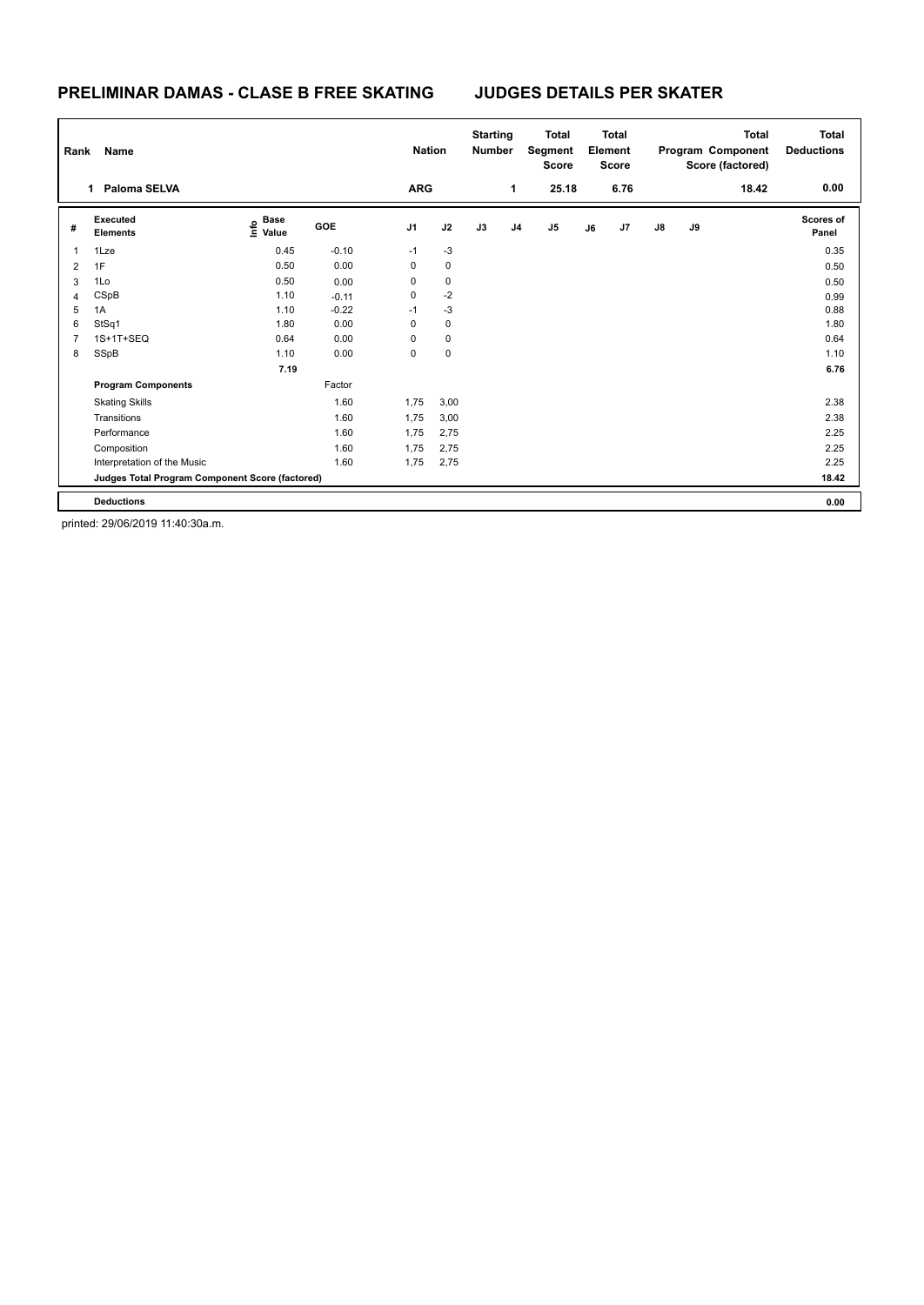# **PRELIMINAR DAMAS - CLASE C FREE SKATING**

| PI. | <b>Name</b>      | <b>Nation</b> | <b>Total Segment</b><br><b>Score</b> |
|-----|------------------|---------------|--------------------------------------|
|     | Daniela TROPEANO | <b>ARG</b>    | 24.10                                |

Printed: 29/06/2019 11:49:33a.m.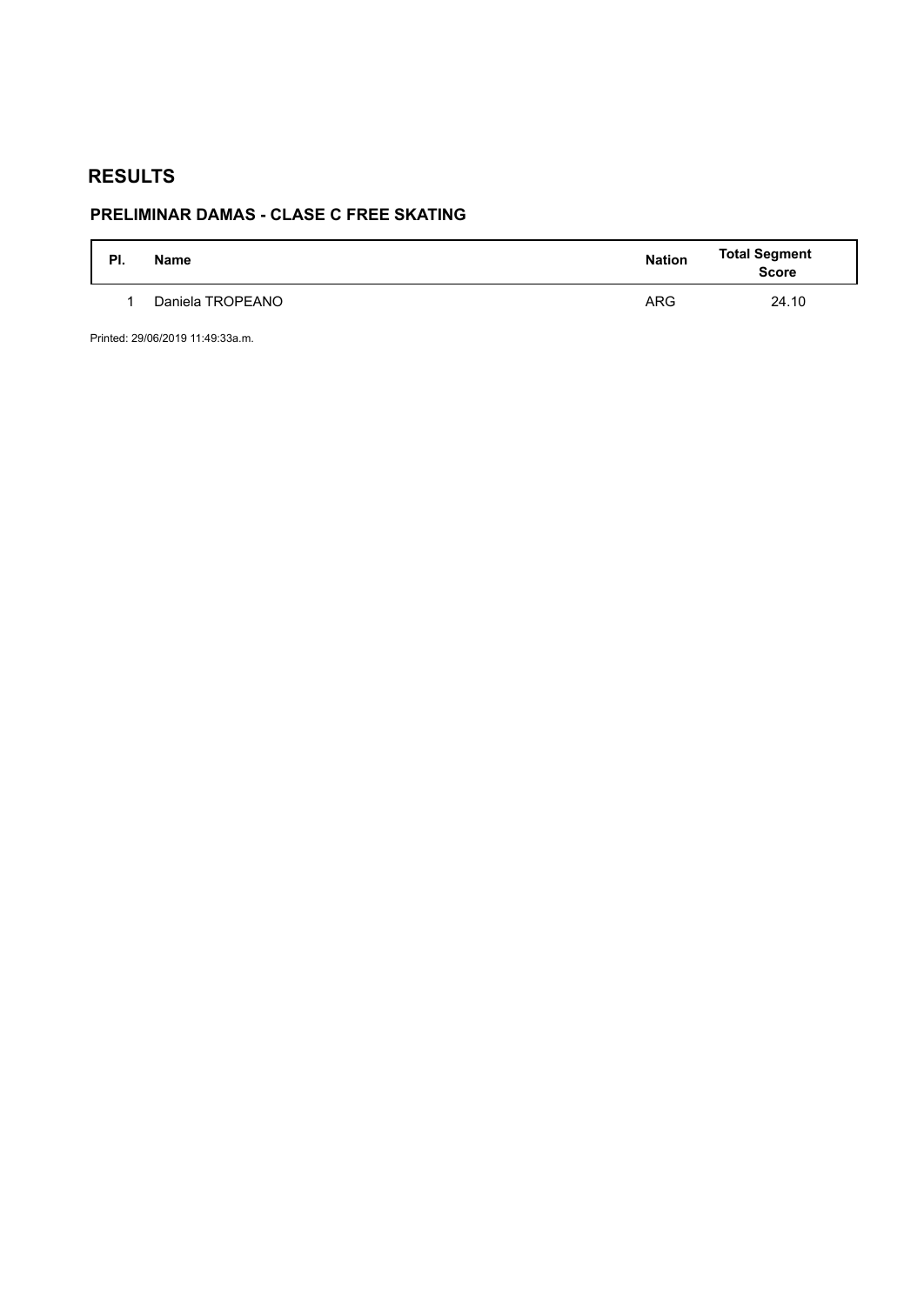### **PRELIMINAR DAMAS - CLASE C FREE SKATING JUDGES DETAILS PER SKATER**

| Rank           | Name                                            |                                  | <b>Nation</b> |                | <b>Starting</b><br><b>Number</b> | <b>Total</b><br>Segment<br><b>Score</b> | <b>Total</b><br>Element<br><b>Score</b> |                | <b>Total</b><br>Program Component<br>Score (factored) |      |               | <b>Total</b><br><b>Deductions</b> |       |                    |
|----------------|-------------------------------------------------|----------------------------------|---------------|----------------|----------------------------------|-----------------------------------------|-----------------------------------------|----------------|-------------------------------------------------------|------|---------------|-----------------------------------|-------|--------------------|
|                | <b>Daniela TROPEANO</b><br>1                    |                                  |               | <b>ARG</b>     |                                  |                                         | 1                                       | 24.10          |                                                       | 5.09 |               |                                   | 19.01 | 0.00               |
| #              | Executed<br><b>Elements</b>                     | <b>Base</b><br>e Base<br>E Value | GOE           | J <sub>1</sub> | J2                               | J3                                      | J4                                      | J <sub>5</sub> | J6                                                    | J7   | $\mathsf{J}8$ | J9                                |       | Scores of<br>Panel |
| 1              | 1S                                              | 0.40                             | $-0.02$       | 0              | $-1$                             |                                         |                                         |                |                                                       |      |               |                                   |       | 0.38               |
| 2              | CoSp*                                           | 0.00                             | 0.00          | $\blacksquare$ | $\overline{\phantom{a}}$         |                                         |                                         |                |                                                       |      |               |                                   |       | 0.00               |
| 3              | $1F + Eu + 1S <$                                | 0.80                             | $-0.13$       | $-2$           | $-3$                             |                                         |                                         |                |                                                       |      |               |                                   |       | 0.67               |
| 4              | 1F                                              | 0.50                             | $-0.05$       | 0              | $-2$                             |                                         |                                         |                |                                                       |      |               |                                   |       | 0.45               |
| 5              | $1T+***$                                        | 0.40                             | $-0.12$       | $-2$           | $-4$                             |                                         |                                         |                |                                                       |      |               |                                   |       | 0.28               |
| 6              | StSq1                                           | 1.80                             | $-0.09$       | 0              | $-1$                             |                                         |                                         |                |                                                       |      |               |                                   |       | 1.71               |
| $\overline{7}$ | 1Lo                                             | 0.50                             | 0.00          | $\Omega$       | 0                                |                                         |                                         |                |                                                       |      |               |                                   |       | 0.50               |
| 8              | SSpB                                            | 1.10                             | 0.00          | 0              | $\pmb{0}$                        |                                         |                                         |                |                                                       |      |               |                                   |       | 1.10               |
|                |                                                 | 5.50                             |               |                |                                  |                                         |                                         |                |                                                       |      |               |                                   |       | 5.09               |
|                | <b>Program Components</b>                       |                                  | Factor        |                |                                  |                                         |                                         |                |                                                       |      |               |                                   |       |                    |
|                | <b>Skating Skills</b>                           |                                  | 1.60          | 1,75           | 2,75                             |                                         |                                         |                |                                                       |      |               |                                   |       | 2.25               |
|                | Transitions                                     |                                  | 1.60          | 1,75           | 2,75                             |                                         |                                         |                |                                                       |      |               |                                   |       | 2.25               |
|                | Performance                                     |                                  | 1.60          | 1,75           | 3,00                             |                                         |                                         |                |                                                       |      |               |                                   |       | 2.38               |
|                | Composition                                     |                                  | 1.60          | 2,00           | 3,00                             |                                         |                                         |                |                                                       |      |               |                                   |       | 2.50               |
|                | Interpretation of the Music                     |                                  | 1.60          | 2,00           | 3,00                             |                                         |                                         |                |                                                       |      |               |                                   |       | 2.50               |
|                | Judges Total Program Component Score (factored) |                                  |               |                |                                  |                                         |                                         |                |                                                       |      |               |                                   |       | 19.01              |
|                | <b>Deductions</b>                               |                                  |               |                |                                  |                                         |                                         |                |                                                       |      |               |                                   |       | 0.00               |

< Under-rotated jump \* Invalid element

printed: 29/06/2019 10:48:41a.m.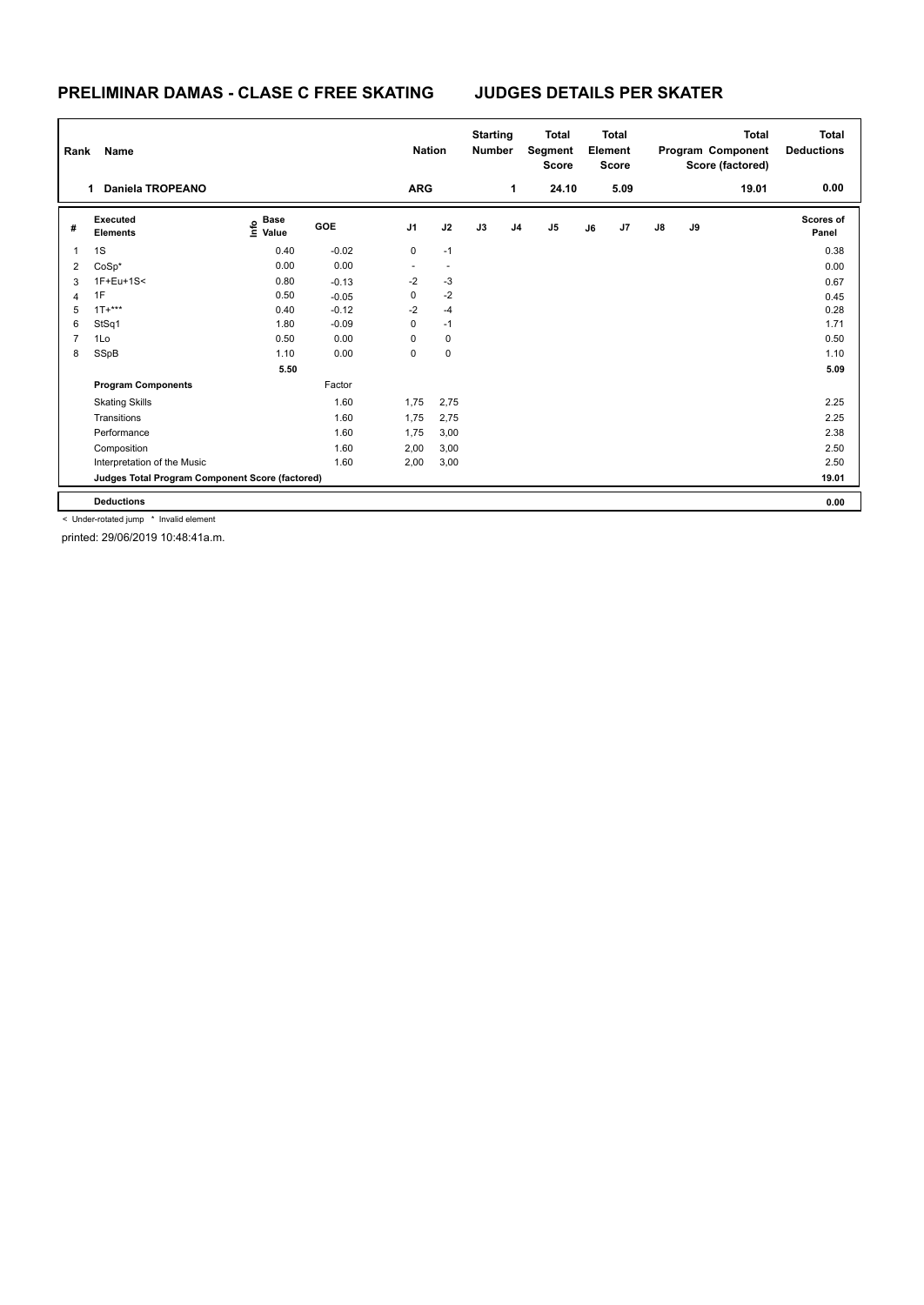# **SENIOR DAMAS FREE SKATING**

| PI. | <b>Name</b>     | <b>Nation</b> | Total Segment<br>Score |
|-----|-----------------|---------------|------------------------|
|     | María Andrea AN | <b>ARG</b>    | 58.14                  |

Printed: 29/06/2019 11:51:48a.m.